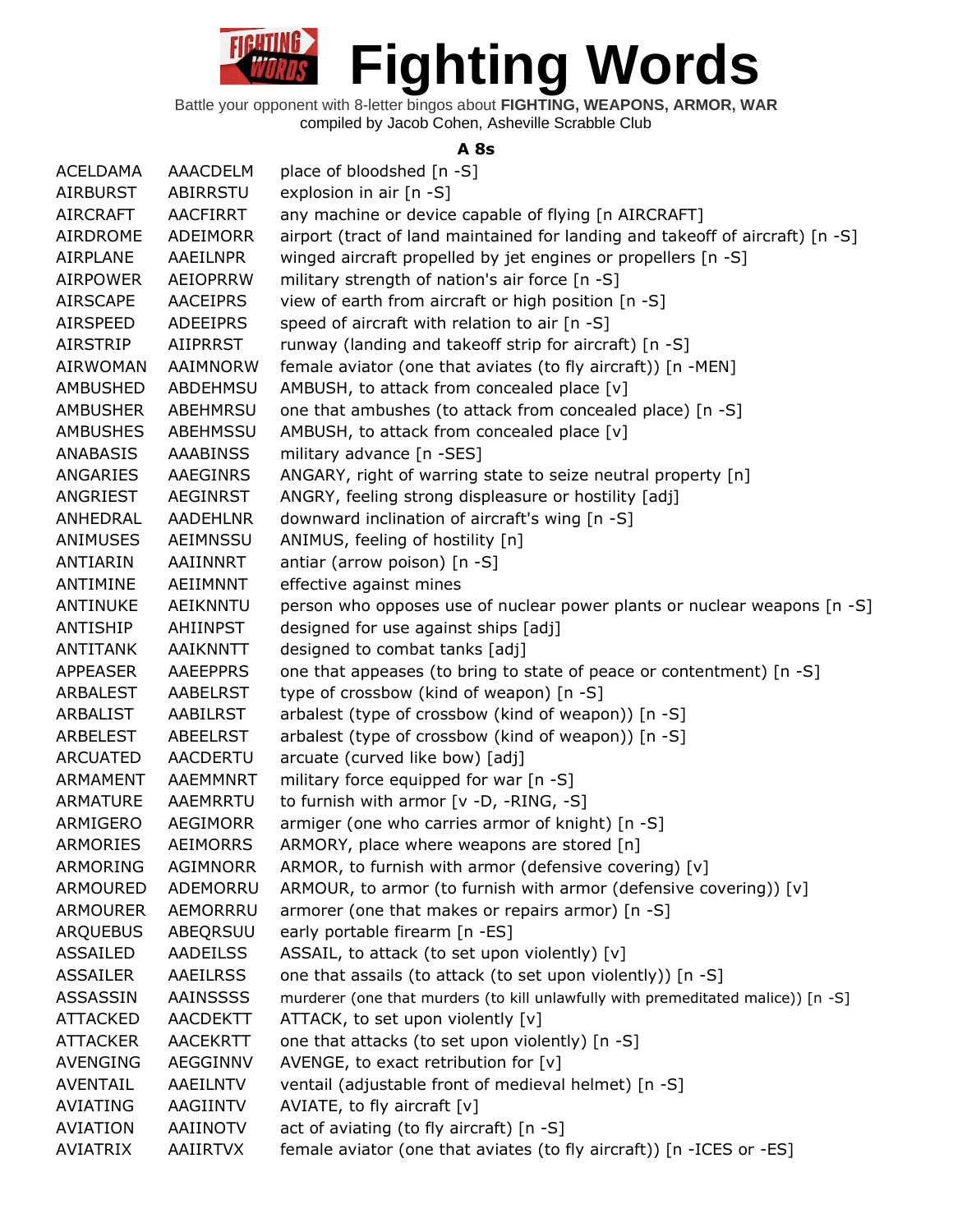Battle your opponent with 8-letter bingos about **FIGHTING, WEAPONS, ARMOR, WAR** compiled by Jacob Cohen, Asheville Scrabble Club

AVIGATOR AAGIORTV one that navigates aircraft [n -S] **B 8s** BALLISTA AABILLST ancient weapon [n -E or -S] BANDAGER AABDEGNR one that bandages (to cover wound with strip of cloth) [n -S] BANISHED ABDEHINS BANISH, to expel (to force out) [v] BANISHER ABEHINRS one that banishes (to expel (to force out)) [n -S] BANISHES ABEHINSS BANISH, to expel (to force out) [v] BARBARIC AABBCIRR uncivilized [adj] BARBICAN AABBCINR outer fortification [n -S] BARBWIRE ABBEIRRW barbed wire [n -S] BAREBACK AABBCEKR without saddle [adj] BARESARK AABEKRRS ancient warrior [n -S] BASCINET ABCEINST basinet (medieval helmet) [n -S] BATTALIA AAABILTT military unit [n -S] BATTERED ABDEERTT BATTER, to beat repeatedly [v] BATTERER ABEERRTT one that batters (to beat repeatedly) [n -S] BATTLING ABGILNTT BATTLE, to fight (to attempt to defeat adversary) [v] BEARDING ABDEGINR BEARD, to oppose boldly [v] BEATDOWN ABDENOTW crushing defeat [n -S] BECUDGEL BCDEEGLU to cudgel (beat with heavy club) thoroughly) [v -ED, -ING, -S] BEGRUDGE BDEEGGRU to concede reluctantly [v -D, -GING, -S] BEHEADAL AABDEEHL act of beheading [n -S] BEHEADED ABDDEEEH BEHEAD, to cut head off [v] BEHEADER ABDEEEHR one that beheads [n -S] BESETTER BEEERSTT one that besets (to assail (to attack)) [n -S] BESIEGER BEEEGIRS one that besieges (to surround (to extend completely around)) [n -S] BETRAYAL AABELRTY act of betraying (to aid enemy of) [n -S] BETRAYED ABDEERTY BETRAY, to aid enemy of [v] BETRAYER ABEERRTY one that betrays (to aid enemy of) [n -S] BIGSTICK BCGIIKST threatening military force [adj] BILLETED BDEEILLT BILLET, to lodge soldiers [v] BILLETEE BEEEILLT one that is billeted [n -S] BILLETER BEEILLRT one that billets (to lodge soldiers) [n -S] BIRCHING BCGHIINR BIRCH, to whip (to strike with whip (instrument for administering corporal punishment)) [v] BIRDFARM ABDFIMRR aircraft carrier [n -S] BIRDSHOT BDHIORST small shot for shooting birds [n -S] BLAGGING ABGGGILN BLAG, to rob with violence [v] BLAMMING ABGILMMN BLAM, to make loud sound like that of gunshot [v] BLASTING ABGILNST act of one that blasts [n -S] / BLAST, to use explosive [v] BLIMPISH BHIILMPS BLIMP, nonrigid aircraft [adj] BLITZING BGIILNTZ BLITZ, to subject to sudden attack [v] BLOCKADE ABCDEKLO to block (to obstruct (to get in way of)) [v -D, -DING, -S] BLOWDART ABDLORTW dart shot from blowpipe [n -S] BLOWGUN BGLNOUW tube through which darts may be blown [n -S] BLOWPIPE BEILOPPW blowgun (tube through which darts may be blown) [n -S] BLOWTUBE BBELOTUW blowgun (tube through which darts may be blown) [n -S] BLUDGEON BDEGLNOU to hit with club [v -ED, -ING, -S]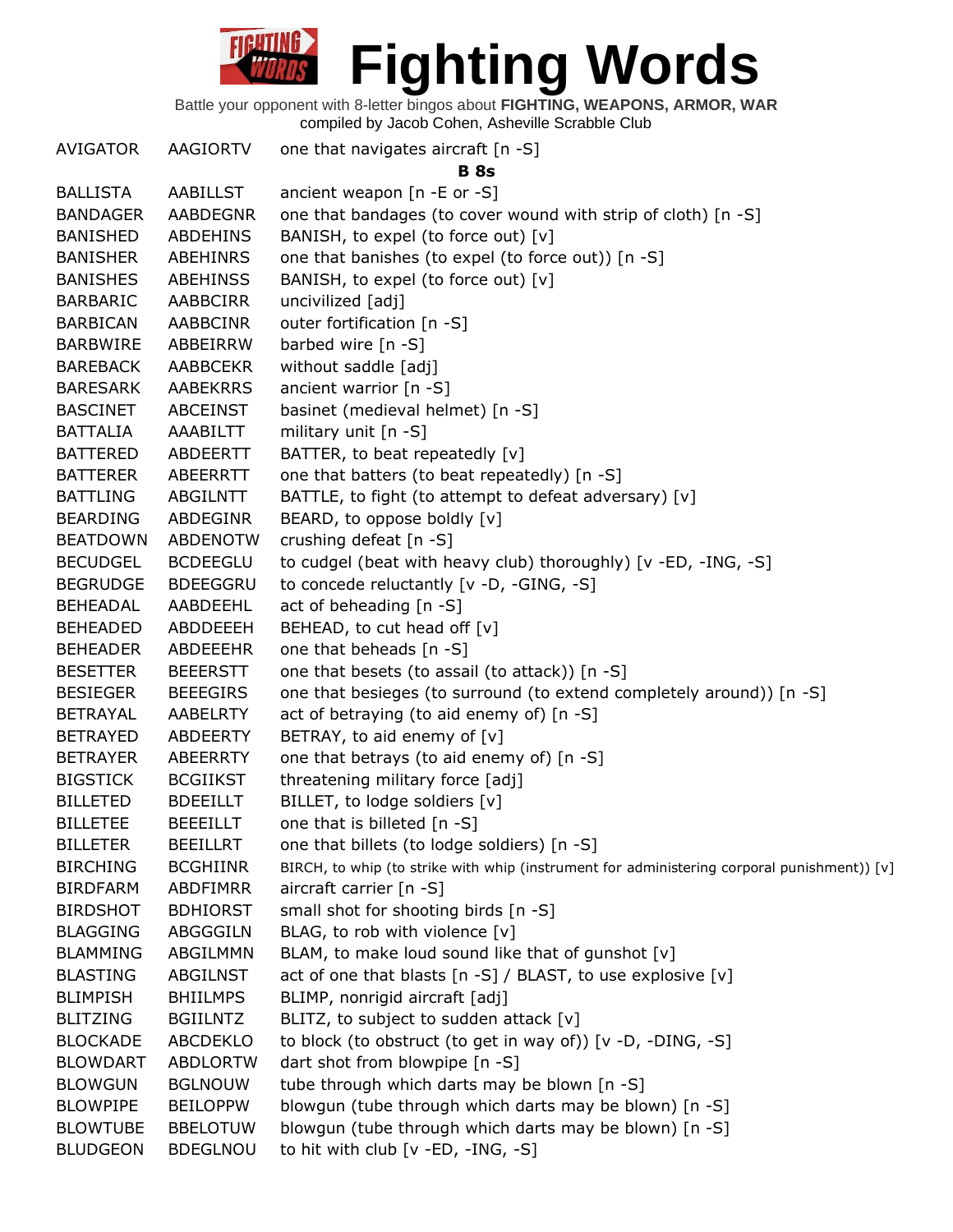| <b>BOMBABLE</b> | ABBBELMO        | BOMB, to attack with bombs (explosive projectiles) [adj]                 |
|-----------------|-----------------|--------------------------------------------------------------------------|
| <b>BOMBLOAD</b> | <b>ABBDLMOO</b> | quantity of bombs being carried [n -S]                                   |
| <b>BOWELING</b> | <b>BEGILNOW</b> | BOWEL, to disbowel (to remove intestines of) [v]                         |
| <b>BRASSARD</b> | <b>AABDRRSS</b> | insignia [n -S]                                                          |
| <b>BRASSART</b> | <b>AABRRSST</b> | brassard (insignia) [n -S]                                               |
| BRAWLIER        | ABEILRRW        | BRAWLY, inclined to brawl (to fight) [adj]                               |
| <b>BRAWLING</b> | ABGILNRW        | BRAWL, to fight (to attempt to defeat adversary) [v]                     |
| <b>BREACHED</b> | ABCDEEHR        | BREACH, to break through [v]                                             |
| <b>BREACHER</b> | <b>ABCEEHRR</b> | one that breaches (to break through) [n -S]                              |
| <b>BREACHES</b> | <b>ABCEEHRS</b> | BREACH, to break through [v]                                             |
| <b>BREASTED</b> | ABDEERST        | BREAST, to confront boldly [v]                                           |
| <b>BRISANCE</b> | ABCEINRS        | shattering effect of explosive [n -S]                                    |
| <b>BROADAXE</b> | AABDEORX        | broadax (broad-edged ax) [n -S]                                          |
| <b>BUCKSHOT</b> | <b>BCHKOSTU</b> | large lead shot [n -S]                                                   |
| <b>BULLETED</b> | <b>BDEELLTU</b> | BULLET, to move swiftly [v]                                              |
| <b>BULLRING</b> | <b>BGILLNRU</b> | bullfight arena [n -S]                                                   |
| <b>BULLWHIP</b> | <b>BHILLPUW</b> | to strike with long whip [v -PPED, -PPING, -S]                           |
| <b>BUNFIGHT</b> | <b>BFGHINTU</b> | crowded boisterous party [n -S]                                          |
| <b>BUNKERED</b> | <b>BDEEKNRU</b> | BUNKER, to store in large bin [v]                                        |
| <b>BURGONET</b> | <b>BEGNORTU</b> | open helmet [n -S]                                                       |
| <b>BUTCHERY</b> | <b>BCEHRTUY</b> | wanton or cruel killing [n -RIES]                                        |
|                 |                 | C <sub>8s</sub>                                                          |
| CAMAILED        | AACDEILM        | CAMAIL, piece of armor for neck [adj]                                    |
| CAMISADE        | <b>AACDEIMS</b> | camisado (attack made at night) [n -S]                                   |
| CAMISADO        | AACDIMOS        | attack made at night [n -S or -ES]                                       |
| <b>CAMPAIGN</b> | AACGIMNP        | to conduct series of operations to reach specific goal [v -ED, -ING, -S] |
| <b>CAMPHENE</b> | <b>ACEEHMNP</b> | camphine (explosive liquid) [n -S]                                       |
| CAMPHINE        | <b>ACEHIMNP</b> | explosive liquid [n -S]                                                  |
| CANNONED        | <b>ACDENNNO</b> | CANNON, to fire cannon (heavy firearm) [v]                               |
| <b>CANNONRY</b> | <b>ACNNNORY</b> | artillery (large caliber weapons) [n -RIES]                              |
| <b>CAPEWORK</b> | <b>ACEKOPRW</b> | bullfighting technique [n -S]                                            |
| <b>CAPONIER</b> | <b>ACEINOPR</b> | type of defense [n -S]                                                   |
| <b>CAPTURER</b> | <b>ACEPRRTU</b> | one that captures (to take by force or cunning) [n -S]                   |
| CARABINE        | <b>AABCEINR</b> | carbine (light rifle) [n -S]                                             |
| <b>CASCABEL</b> | <b>AABCCELS</b> | rear part of cannon [n -S]                                               |
| <b>CASEMATE</b> | <b>AACEEMST</b> | bombproof shelter [n -S]                                                 |
| <b>CASUALTY</b> | <b>AACLSTUY</b> | victim of war or disaster [n -TIES]                                      |
| <b>CATAPULT</b> | <b>AACLPTTU</b> | to hurl through air [v -ED, -ING, -S]                                    |
| <b>CATCHING</b> | <b>ACCGIHNT</b> | CATCH, to capture after pursuit $[v]$                                    |
| <b>CATFIGHT</b> | <b>ACFGHITT</b> | fight between two women [n -S]                                           |
| CAUDILLO        | ACDILLOU        | military dictator [n -S]                                                 |
| <b>CELLMATE</b> | <b>ACEELLMT</b> | one of two or more prisoners sharing cell [n -S]                         |
| <b>CESTUSES</b> | <b>CEESSSTU</b> | CESTUS, hand covering for Roman boxers [n]                               |
| <b>CHAMFRON</b> | <b>ACFHMNOR</b> | armor for horse's head [n -S]                                            |
| <b>CHAMPION</b> | <b>ACHIMNOP</b> | to defend or support [v -ED, -ING, -S]                                   |
| <b>CHANFRON</b> | <b>ACFHNNOR</b> | chamfron (armor for horse's head) [n -S]                                 |
| CHAPLAIN        | AACHILNP        | clergyman for chapel [n -S]                                              |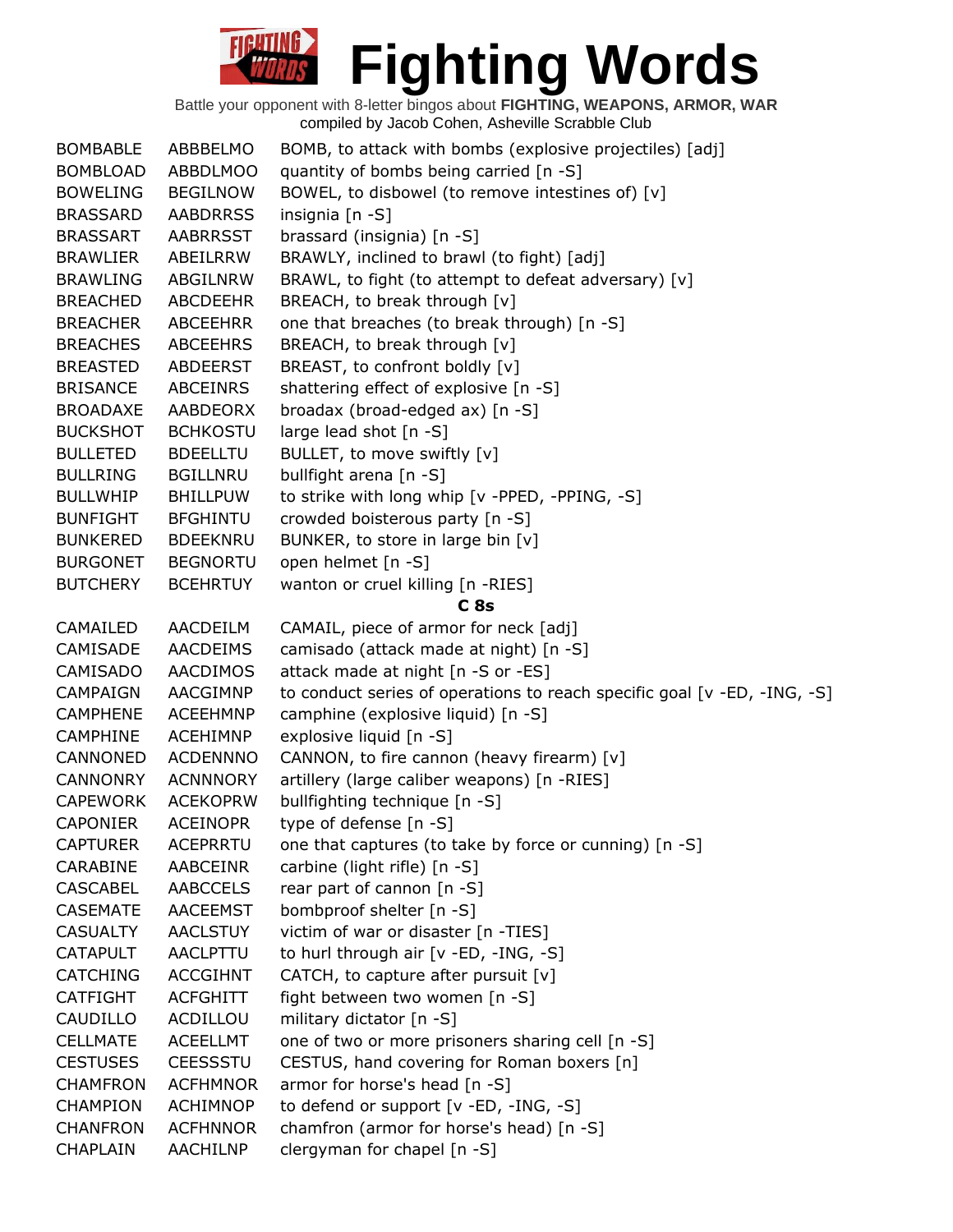| <b>CHASSEUR</b> | <b>ACEHRSSU</b> | cavalry soldier [n -S]                                                   |
|-----------------|-----------------|--------------------------------------------------------------------------|
| <b>CHAUSSES</b> | <b>ACEHSSSU</b> | medieval armor [n]                                                       |
| <b>CHEDDITE</b> | <b>CDDEEHIT</b> | chedite (explosive) [n -S]                                               |
| <b>CHIPPIER</b> | <b>CEHIIPPR</b> | CHIPPY, belligerent [adj]                                                |
| <b>CHIVALRY</b> | <b>ACHILRVY</b> | knightly behavior and skill [n -RIES]                                    |
| <b>CHOWTIME</b> | <b>CEHIMOTW</b> | mealtime (usual time for meal) [n -S]                                    |
| <b>CIVILIAN</b> | <b>ACIIILNV</b> | nonmilitary person [n -S]                                                |
| <b>CIVILISE</b> | <b>CEIIILSV</b> | civilize (to bring out of savagery) [v -D, -SING, -S]                    |
| <b>CIVILIZE</b> | <b>CEIIILVZ</b> | to bring out of savagery [v -D, -ZING, -S]                               |
| <b>CLASHING</b> | <b>ACGHILNS</b> | CLASH, to conflict or disagree [v]                                       |
| <b>CLAYMORE</b> | <b>ACELMORY</b> | type of sword (weapon having long blade for cutting or thrusting) [n -S] |
| <b>CLEMENCY</b> | <b>CCEELMNY</b> | mercy (compassion shown to offender or enemy) [n -CIES]                  |
| <b>CLOUTING</b> | <b>CGILNOTU</b> | CLOUT, to hit with hand [v]                                              |
| <b>COERCING</b> | <b>CCEGINOR</b> | COERCE, to compel by force or threat [v]                                 |
| <b>COERCION</b> | <b>CCEINOOR</b> | act of coercing (to compel by force or threat) [n -S]                    |
| <b>COERCIVE</b> | <b>CCEEIORV</b> | serving to coerce (to compel by force or threat) [adj]                   |
| <b>COLDCOCK</b> | <b>CCCDKLOO</b> | to knock unconscious [v -ED, -ING, -S]                                   |
| <b>COMBATED</b> | ABCDEMOT        | COMBAT, to fight against [v]                                             |
| <b>COMBATER</b> | ABCEMORT        | one that combats (to fight against) [n -S]                               |
| <b>COMMANDO</b> | <b>ACDMMNOO</b> | military unit [n -S or -ES]                                              |
| <b>COMPLIED</b> | <b>CDEILMOP</b> | COMPLY, to obey (to follow commands or guidance of) [v]                  |
| <b>COMPLIER</b> | <b>CEILMOPR</b> | one that complies (to obey (to follow commands or guidance of)) [n -S]   |
| <b>COMPLIES</b> | <b>CEILMOPS</b> | COMPLY, to obey (to follow commands or guidance of) [v]                  |
| <b>CONCHIES</b> | <b>CCEHINOS</b> | CONCHY, conscientious objector [n]                                       |
| CONELRAD        | <b>ACDELNOR</b> | system of defense in event of air attack [n -S]                          |
| <b>CONFLICT</b> | <b>CCFILNOT</b> | to come into opposition [v -ED, -ING, -S]                                |
| <b>CONFRONT</b> | <b>CFNNOORT</b> | to face defiantly [v -ED, -ING, -S]                                      |
| <b>CONQUEST</b> | <b>CENOQSTU</b> | act of conquering (to overcome by force) [n -S]                          |
| CONTRAIL        | ACILNORT        | visible trail of water vapor from aircraft [n -S]                        |
| CONVOYED        | <b>CDENOOVY</b> | CONVOY, to escort (to accompany (to go with as companion)) [v]           |
| <b>COPEMATE</b> | <b>ACEEMOPT</b> | antagonist $[n -S]$                                                      |
| <b>CORNERED</b> | <b>CDEENORR</b> | CORNER, to gain control of [v]                                           |
| <b>CORNETCY</b> | <b>CCENORTY</b> | rank in British cavalry [n -CIES]                                        |
| CORPORAL        | <b>ACLOOPRR</b> | military rank [n -S]                                                     |
| <b>CORPSMAN</b> | <b>ACMNOPRS</b> | enlisted man trained in first aid [n -MEN]                               |
| CORRIVAL        | ACILORRV        | rival or opponent [n -S]                                                 |
| <b>CORSELET</b> | <b>CEELORST</b> | piece of body armor [n -S]                                               |
| <b>CORVETTE</b> | <b>CEEORTTV</b> | small, swift warship [n -S]                                              |
| <b>CRAWFISH</b> | <b>ACFHIRSW</b> | to back out or retreat [v -ED, -ING, -ES]                                |
| <b>CROSSBOW</b> | <b>BCOORSSW</b> | kind of weapon $[n - S]$                                                 |
| <b>CRUSADER</b> | <b>ACDERRSU</b> | one that crusades (to engage in holy war) [n -S]                         |
| <b>CUDGELED</b> | <b>CDDEEGLU</b> | CUDGEL, to beat with heavy club $[v]$                                    |
| <b>CUDGELER</b> | <b>CDEEGLRU</b> | one that cudgels (to beat with heavy club) [n -S]                        |
| <b>CULVERIN</b> | <b>CEILNRUV</b> | medieval musket [n -S]                                                   |
| <b>CURARIZE</b> | ACEIRRUZ        | to poison with curare [v -D, -ZING, -S]                                  |
| <b>CURTALAX</b> | <b>AACLRTUX</b> | cutlass (short sword) [n -ES]                                            |
| <b>CUTLASES</b> | <b>ACELSSTU</b> | CUTLAS, cutlass (short sword) [n]                                        |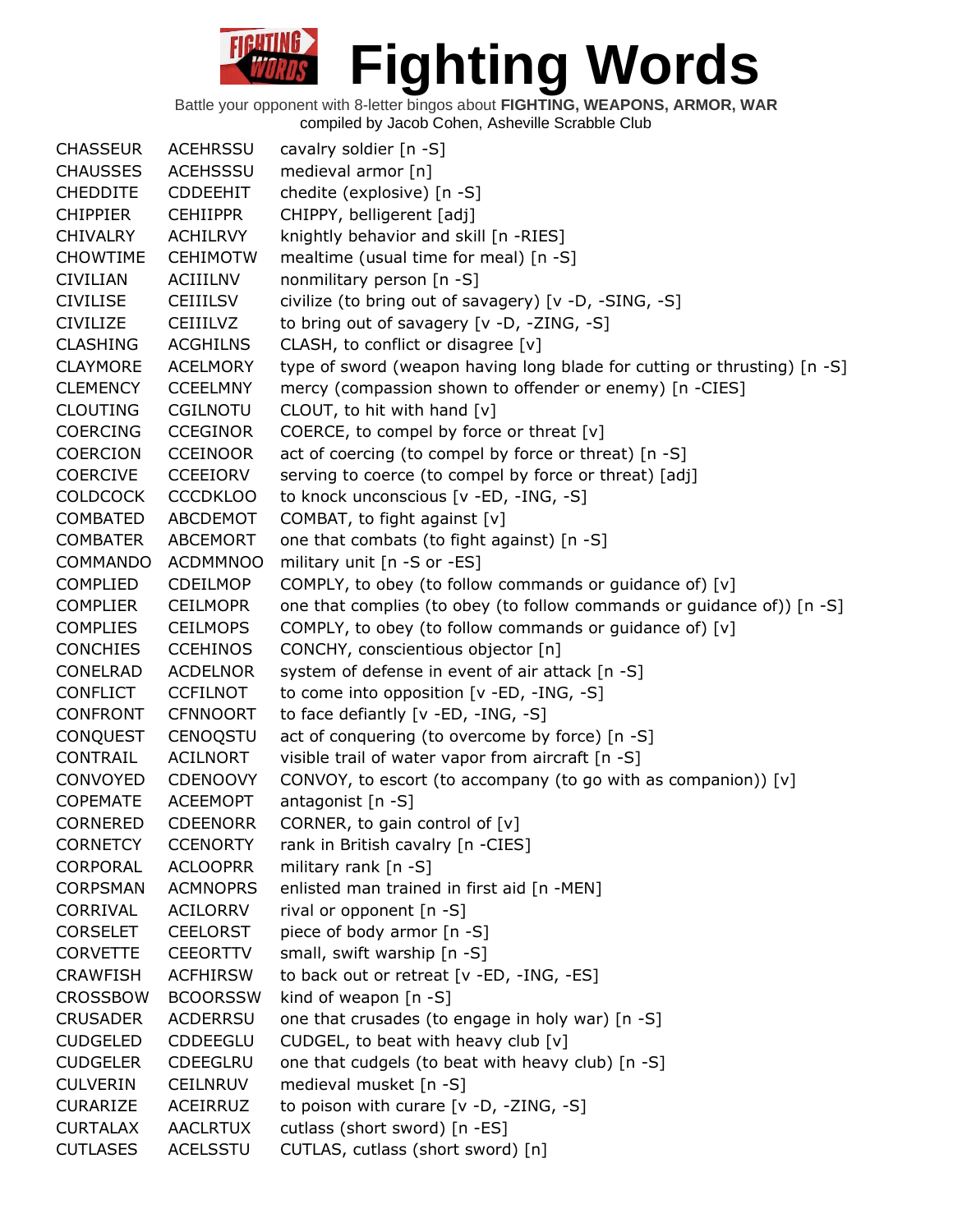

CYBERWAR ABCERRWY conflict in which enemies try to gain access to each other's computer systems [n -S] **D 8s** DAGGERED ADDEEGGR DAGGER, to stab with small knife [v] DARINGLY ADGILNRY in brave (showing courage (quality that enables one to face danger fearlessly; spirit)) manner [adv] DEADLOCK ACDDEKLO to come to standstill [v -ED, -ING, -S] DEADWOOD ADDDEOOW reinforcement in ship's keel [n -S] DEBATING ABDEGINT DEBATE, to argue about [v] DEBOUCHE BCDEEHOU opening for passage of troops [n -S] DECIMATE ACDEEIMT to destroy large part of [v -D, -TING, -S] DECKHAND ACDDEHKN seaman who performs manual duties [n -S] DECOYING CDEGINOY DECOY, to lure into trap [v] DECURIES CDEEIRSU DECURY, group of ten soldiers in ancient Rome [n] DECURION CDEINORU commander of decury [n -S] DEFEATER ADEEEFRT one that defeats (to win victory over) [n -S] DEFECTED CDDEEEFT DEFECT, to desert allegiance to [v] DEFECTOR CDEEFORT one that defects (to desert allegiance to) [n -S] DEFENDER DDEEEFNR one that defends (to protect (to keep from harm, attack, or injury)) [n -S] DEFIANCE ACDEEFIN bold opposition [n -S] DEFILADE ADDEEFIL to shield from enemy fire [v -D, -DING, -S] DEFORCER CDEEFORR one that deforces (to withhold by force) [n -S] DEFUSING DEFGINSU DEFUSE, to remove fuse from [v] DEFUZING DEFGINUZ DEFUZE, to defuse (to remove fuse from) [v] DEMOBBED BBDDEEMO DEMOB, to discharge from military service [v] DEMOLISH DEHILMOS to destroy [v -ED, -ING, -ES] DEMOTING DEGIMNOT DEMOTE, to lower in rank or grade [v] DEMOTION DEIMNOOT act of demoting (to lower in rank or grade) [n -S] DEPLOYED DDEELOPY DEPLOY, to position troops for battle [v] DEPLOYER DEELOPRY one that deploys (to position troops for battle) [n -S] DERACINE ACDEEINR displaced person [n -S] DERINGER DEEGINRR short-barreled pistol [n -S] DESOLATE ADEELOST to lay waste [v -D, -TING, -S] DESPOTIC CDEIOPST DESPOT, tyrant (absolute ruler) [adj] DESTRIER DEEIRRST warhorse [n -S] DESTRUCT CDERSTTU to destroy (to damage beyond repair or renewal) [v -ED, -ING, -S] DEVELING DEEGILNV DEVEL, to strike forcibly [v] DHOOLIES DEHILOOS DHOOLY, doolee (stretcher for sick or wounded) [n] DIRENESS DEEINRSS state of being dire (disastrous) [n -S] DISARMED ADDEIMRS DISARM, to deprive of weapons [v] DISARMER ADEIMRRS one that disarms (to deprive of weapons) [n -S] DISBOWEL BDEILOSW to remove intestines from [v -ED, -LLED, -ING, -LLING, -S] DISHONOR DHINOORS to deprive of honor [v -ED, -ING, -S] DISLOYAL ADILLOSY not loyal [adj] DISMOUNT DIMNOSTU to get down from elevated position [v -ED, -ING, -S] DISPLODE DDEILOPS to explode (to blow up) [v -D, -DING, -S] DISPUTER DEIPRSTU one that disputes (to argue about) [n -S] DISUNION DIINNOSU state of being disunited [n -S] DISUNITE DEIINSTU to separate (to set or keep apart) [v -D, -TING, -S]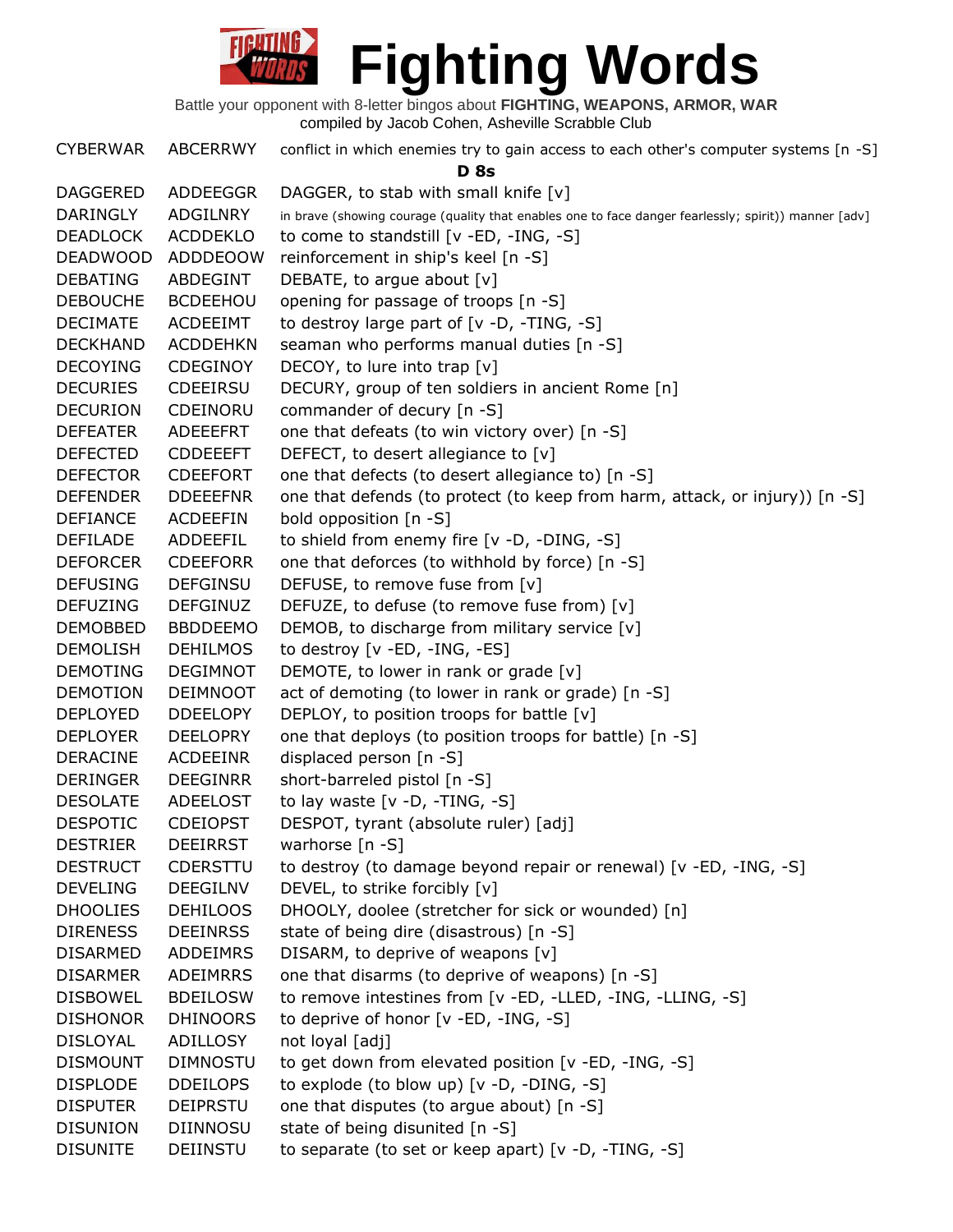| <b>DITCHING</b> | <b>CDGHIINT</b> | DITCH, to dig long, narrow excavation in ground [v]                                            |
|-----------------|-----------------|------------------------------------------------------------------------------------------------|
| <b>DIVEBOMB</b> | <b>BBDEIMOV</b> | to drop bombs on target from diving airplane [v -ED, -ING, -S]                                 |
| <b>DIVISIVE</b> | <b>DEIIISVV</b> | causing disunity or dissension [adj]                                                           |
| <b>DOGFIGHT</b> | <b>DFGGHIOT</b> | to engage in aerial battle [v -FOUGHT, -ING, -S]                                               |
| <b>DOUGHBOY</b> | <b>BDGHOOUY</b> | infantryman [n -S]                                                                             |
| <b>DOWNCAST</b> | <b>ACDNOSTW</b> | overthrow or ruin [n -S]                                                                       |
| <b>DOWNFALL</b> | <b>ADFLLNOW</b> | sudden fall [n -S]                                                                             |
| <b>DOWNWIND</b> | <b>DDINNOWW</b> | in direction that wind blows [adv]                                                             |
| <b>DRAFTING</b> | ADFGINRT        | DRAFT, to conscript for military service [v]                                                   |
| <b>DRESSING</b> | <b>DEGINRSS</b> | material applied to cover wound [n -S]                                                         |
| <b>DRUBBING</b> | <b>BBDGINRU</b> | severe beating [n -S] / DRUB, to beat severely [v]                                             |
| <b>DRUMFIRE</b> | DEFIMRRU        | heavy, continuous gunfire [n -S]                                                               |
| <b>DUELLING</b> | <b>DEGILLNU</b> | DUEL, to fight formally [v] / dueling (contest between two persons with deadly weapons) [n -S] |
| <b>DUELLIST</b> | DEILLSTU        | duelist (dueler (one that duels (duel))) [n -S]                                                |
| <b>DURESSES</b> | <b>DEERSSSU</b> | DURESS, compulsion by threat [n]                                                               |
| <b>DYNAMITE</b> | <b>ADEIMNTY</b> | to blow up with powerful explosive [v -D, -TING, -S]                                           |
|                 |                 | <b>E</b> 8s                                                                                    |
| <b>EMBATTLE</b> | ABEELMTT        | to prepare for battle [v -D, -LING, -S]                                                        |
| <b>EMBOLDEN</b> | <b>BDEELMNO</b> | to instill with courage [v -ED, -ING, -S]                                                      |
| <b>EMPALING</b> | AEGILMNP        | EMPALE, impale (to pierce with pointed object) $[v]$                                           |
| <b>ENCAMPED</b> | <b>ACDEEMNP</b> | ENCAMP, to set up camp $[v]$                                                                   |
| <b>ENCEINTE</b> | <b>CEEEINNT</b> | encircling fortification [n -S]                                                                |
| <b>ENFILADE</b> | <b>ADEEFILN</b> | to direct heavy gunfire along length of [v -D, -DING, -S]                                      |
| <b>ENFORCER</b> | <b>CEEFNORR</b> | one that enforces (to compel obedience to) [n -S]                                              |
| <b>ENLISTED</b> | <b>DEEILNST</b> | ENLIST, to engage for military service [v]                                                     |
| <b>ENLISTEE</b> | <b>EEEILNST</b> | one that is enlisted $[n - S]$                                                                 |
| <b>ENLISTER</b> | <b>EEILNRST</b> | one that enlists (to engage for military service) [n -S]                                       |
| <b>ENMITIES</b> | <b>EEIIMNST</b> | ENMITY, hostility [n]                                                                          |
| <b>ENSIFORM</b> | <b>EFIMNORS</b> | sword-shaped [adj]                                                                             |
| <b>ENSIGNCY</b> | <b>CEGINNSY</b> | rank of ensign [n -CIES]                                                                       |
| <b>ENTRENCH</b> | <b>CEEHNNRT</b> | to establish firmly [v -ED, -ING, -ES]                                                         |
| <b>EXPELLED</b> | <b>DEEELLPX</b> | EXPEL, to force out $[v]$                                                                      |
| <b>EXPELLER</b> | <b>EEELLPRX</b> | one that expels (to force out) [n -S]                                                          |
| <b>EXPLODER</b> | <b>DEELOPRX</b> | one that explodes (to blow up) [n -S]                                                          |
|                 |                 | <b>F</b> 8s                                                                                    |
| <b>FACEABLE</b> | AABCEEFL        | FACE, to oppose or meet defiantly [adj]                                                        |
| <b>FACEDOWN</b> | <b>ACDEFNOW</b> | confrontation between opponents [n -S]                                                         |
| <b>FACTIOUS</b> | <b>ACFIOSTU</b> | promoting dissension [adj]                                                                     |
| <b>FALCHION</b> | <b>ACFHILNO</b> | broad-bladed sword [n -S]                                                                      |
| <b>FALLBACK</b> | <b>AABCFKLL</b> | act of retreating [n -S]                                                                       |
| <b>FENCIBLE</b> | <b>BCEEFILN</b> | soldier enlisted for home service only [n -S]                                                  |
| <b>FEROCITY</b> | <b>CEFIORTY</b> |                                                                                                |
| <b>FETTERED</b> | <b>DEEEFRTT</b> | fierceness (quality of being fierce (violently hostile or aggressive)) [n -TIES]               |
|                 |                 | FETTER, to shackle (to confine with metal fastenings placed around wrists or ankles) [v]       |
| <b>FIERCELY</b> | <b>CEEFILRY</b> | FIERCE, violently hostile or aggressive [adv]                                                  |
| <b>FIERCEST</b> | <b>CEEFIRST</b> | FIERCE, violently hostile or aggressive [adj]                                                  |
| <b>FIGHTING</b> | <b>FGGHIINT</b> | act of one that fights [n -S] / FIGHT, to attempt to defeat adversary [v]                      |
| <b>FIREABLE</b> | ABEEFILR        | FIRE, to project by discharging from gun [adj]                                                 |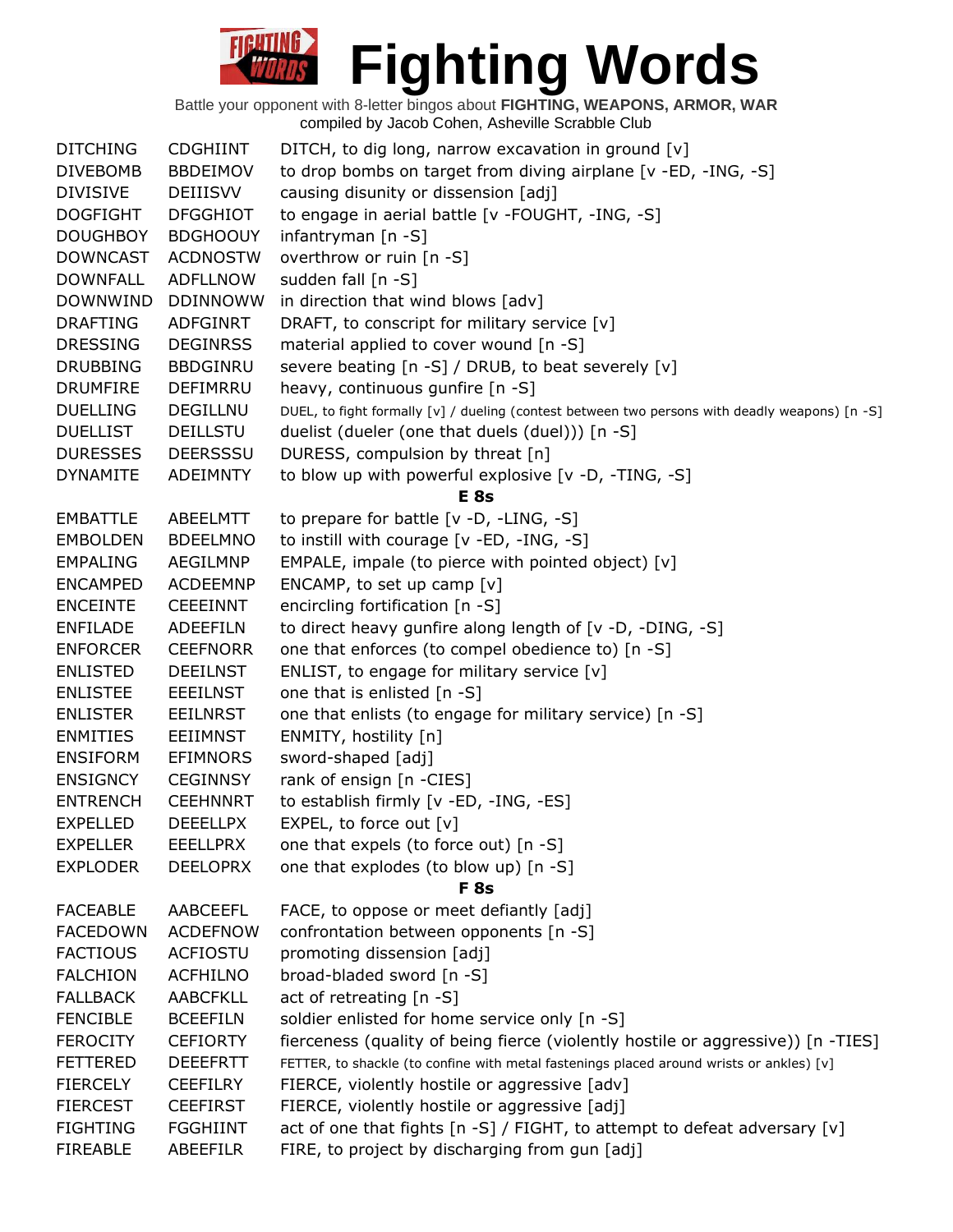| <b>FIREBASE</b> | ABEEFIRS        | military base from which fire is directed against enemy [n -S]                   |
|-----------------|-----------------|----------------------------------------------------------------------------------|
| <b>FIREBOMB</b> | <b>BBEFIMOR</b> | to attack with incendiary bombs [v -ED, -ING, -S]                                |
| <b>FIRELOCK</b> | <b>CEFIKLOR</b> | type of gun [n -S]                                                               |
| <b>FIRESHIP</b> | <b>EFHIIPRS</b> | burning ship sent among enemy's ships [n -S]                                     |
| <b>FLAGSHIP</b> | <b>AFGHILPS</b> | ship bearing flag of fleet [n -S]                                                |
| <b>FLANCARD</b> | <b>AACDFLNR</b> | piece of armor for side of horse [n -S]                                          |
| <b>FLEETEST</b> | <b>EEEFLSTT</b> | FLEET, swift (moving with great rate of motion) [adj]                            |
| <b>FLEETING</b> | <b>EEFGILNT</b> | FLEET, to move swiftly [v]                                                       |
| <b>FLESHING</b> | <b>EFGIHLNS</b> | FLESH, to plunge into flesh (soft body tissue) [v]                               |
| <b>FLETCHER</b> | <b>CEEFHLRT</b> | one that makes arrows [n -S]                                                     |
| <b>FLOGGING</b> | <b>FGGGILNO</b> | whipping (material used to whip) [n -S] / FLOG, to beat with whip or rod [v]     |
| <b>FLOTILLA</b> | <b>AFILLLOT</b> | fleet of ships $[n -S]$                                                          |
| <b>FOILSMAN</b> | <b>AFILMNOS</b> | fencer (one that fences (to practice art of fencing)) [n -MEN]                   |
| <b>FOMENTED</b> | <b>DEEFMNOT</b> | FOMENT, to promote development of [v]                                            |
| <b>FOMENTER</b> | <b>EEFMNORT</b> | one that foments (to promote development of) [n -S]                              |
| <b>FOOTSLOG</b> | <b>FGLOOOST</b> | to march through mud [v -GGED, -GGING, -S]                                       |
| <b>FORAYING</b> | AFGINORY        | FORAY, to raid (to make sudden assault on) [v]                                   |
| <b>FORCEDLY</b> | <b>CDEFLORY</b> | FORCE, to overcome resistance by exertion of strength [adv]                      |
| <b>FORCIBLE</b> | <b>BCEFILOR</b> | effected by force [adj]                                                          |
| <b>FORCIBLY</b> | <b>BCFILORY</b> | FORCIBLE, effected by force [adv]                                                |
| <b>FOREFEND</b> | <b>DEEFFNOR</b> | to forfend (to protect (to keep from harm, attack, or injury)) [v -ED, -ING, -S] |
| <b>FORERANK</b> | <b>AEFKNORR</b> | first rank $[n -S]$                                                              |
| <b>FORFENDS</b> | <b>DEFFNORS</b> | FORFEND, to protect (to keep from harm, attack, or injury) [v]                   |
| <b>FORTRESS</b> | <b>EFORRSST</b> | to fortify (to strengthen against attack) [v -ED, -ING, -ES]                     |
| <b>FOUGHTEN</b> | <b>EFGHNOTU</b> | exhausted especially from fighting [adj]                                         |
| <b>FRACASES</b> | <b>AACEFRSS</b> | FRACAS, brawl [n]                                                                |
| <b>FRAGGING</b> | AFGGGINR        | act of one that frags [n -S] / FRAG, to injure with type of grenade [v]          |
| <b>FRANCIZE</b> | <b>ACEFINRZ</b> | to force to adopt French customs and language [v -D, -ZING, -S]                  |
| <b>FREEBOOT</b> | <b>BEEFOORT</b> | to plunder (to rob of goods by force) [v -ED, -ING, -S]                          |
| <b>FRONDEUR</b> | DEFNORRU        | rebel [n -S]                                                                     |
| <b>FUGLEMAN</b> | AEFGLMNU        | leader [n -MEN]                                                                  |
| <b>FULMINIC</b> | CFIILMNU        | highly explosive [adj]                                                           |
| <b>FUMINGLY</b> | <b>FGILMNUY</b> | angrily (feeling strong displeasure or hostility) [adv]                          |
| <b>FUSILEER</b> | <b>EEFILRSU</b> | fusilier (soldier armed with fusil) [n -S]                                       |
| <b>FUSILIER</b> | <b>EFIILRSU</b> | soldier armed with fusil [n -S]                                                  |
|                 |                 | G <sub>8s</sub>                                                                  |
| <b>GALLEASS</b> | <b>AAEGLLSS</b> | large war galley [n -ES]                                                         |
| <b>GALLIASS</b> | <b>AAGILLSS</b> | galleass (large war galley) [n -ES]                                              |
| <b>GAMECOCK</b> | <b>ACCEGKMO</b> | rooster trained for fighting [n -S]                                              |
| <b>GAMEFOWL</b> | <b>AEFGLMOW</b> | gamecock (rooster trained for fighting) [n -S]                                   |
| <b>GANTLOPE</b> | <b>AEGLNOPT</b> | former military punishment [n -S]                                                |
| <b>GAROTING</b> | <b>AGGINORT</b> | GAROTE, to garrote (to execute by strangling) [v]                                |
| <b>GAROTTER</b> | <b>AEGORRTT</b> | one that garottes (to execute by strangling) [n -S]                              |
| <b>GARRISON</b> | <b>AGINORRS</b> | to assign to military post [v -ED, -ING, -S]                                     |
| <b>GARROTER</b> | <b>AEGORRRT</b> | one that garrotes (to execute by strangling) [n -S]                              |
| <b>GARROTTE</b> | <b>AEGORRTT</b> | to garrote (to execute by strangling) [v -D, -TTING, -S]                         |
| <b>GENOCIDE</b> | CDEEGINO        | deliberate extermination of national or racial group [n -S]                      |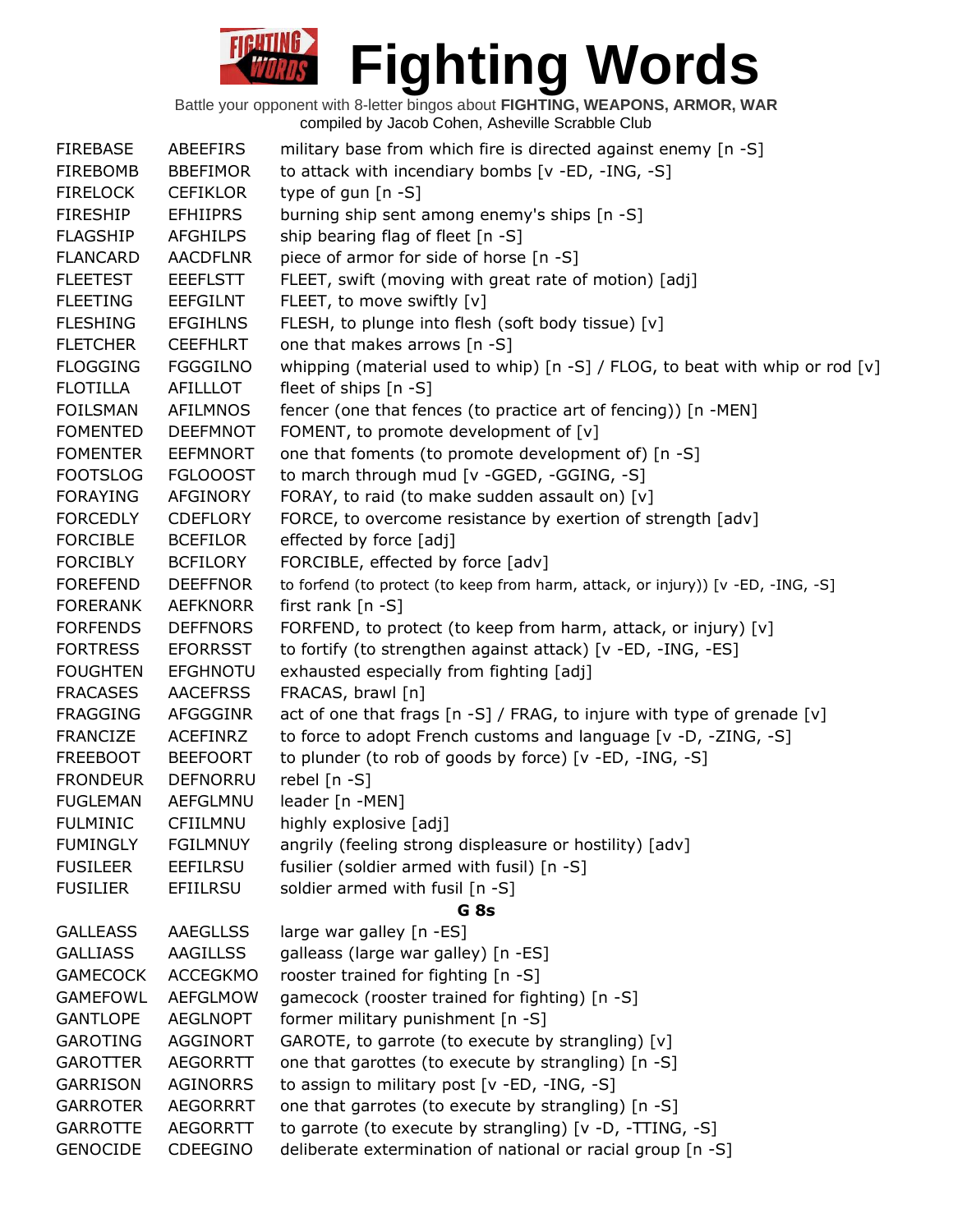| <b>GHERAOES</b> | <b>AEEGHORS</b> | GHERAO, to coerce by physical means [v]                                            |
|-----------------|-----------------|------------------------------------------------------------------------------------|
| <b>GHETTOED</b> | <b>DEEGHOTT</b> | GHETTO, to isolate in slum [v]                                                     |
| <b>GHETTOES</b> | <b>EEGHOSTT</b> | GHETTO, to isolate in slum [v]                                                     |
| <b>GIBBETED</b> | <b>BBDEEGIT</b> | GIBBET, to execute by hanging [v]                                                  |
| <b>GLADIATE</b> | AADEGILT        | shaped like sword [adj]                                                            |
| <b>GORGETED</b> | <b>DEEGGORT</b> | GORGET, piece of armor for throat [adj]                                            |
| <b>GORINESS</b> | <b>EGINORSS</b> | state of being gory (bloody) [n -ES]                                               |
| <b>GRAPPLER</b> | <b>AEGLPPRR</b> | one that grapples (to struggle or contend [n -S]                                   |
| <b>GRISLIER</b> | <b>EGIILRRS</b> | GRISLY, horrifying [adj]                                                           |
| <b>GUARDANT</b> | <b>AADGNRTU</b> | guard (one that protects to protect (to keep from harm, attack, or injury)) [n -S] |
| <b>GUARDDOG</b> | ADDGGORU        | dog trained to guard person or property [n -S]                                     |
| <b>GUARDIAN</b> | AADGINRU        | one that guards (to protect (to keep from harm, attack, or injury)) [n -S]         |
| <b>GUARDING</b> | ADGGINRU        | GUARD, to protect (to keep from harm, attack, or injury) [v]                       |
| <b>GUERILLA</b> | AEGILLRU        | member of small independent band of soldiers [n -S]                                |
| <b>GUILEFUL</b> | <b>EFGILLUU</b> | cunning (crafty (skillful in deceiving)) [adj]                                     |
| <b>GUNFIGHT</b> | <b>FGGHINTU</b> | to fight with guns [v -FOUGHT, -ING, -S]                                           |
| <b>GUNFLINT</b> | <b>FGILNNTU</b> | flint in flintlock [n -S]                                                          |
| <b>GUNMETAL</b> | <b>AEGLMNTU</b> | dark gray color [n -S]                                                             |
| <b>GUNPAPER</b> | AEGNPPRU        | type of explosive paper [n -S]                                                     |
| <b>GUNPOINT</b> | <b>GINNOPTU</b> | point or aim of gun [n -S]                                                         |
| <b>GUNSIGHT</b> | <b>GGHINSTU</b> | device on gun for aiming [n -S]                                                    |
| <b>GUNSMITH</b> | <b>GHIMNSTU</b> | one who makes or repairs firearms [n -S]                                           |
| <b>GUNSTOCK</b> | <b>CGKNOSTU</b> | rear wooden part of rifle [n -S]                                                   |
|                 |                 | <b>H</b> 8s                                                                        |
| <b>HANGARED</b> | <b>AADEGHNR</b> | HANGAR, to place in aircraft shelter [v]                                           |
| <b>HANGFIRE</b> | <b>AEFGHINR</b> | delay in detonation [n -S]                                                         |
| <b>HARRYING</b> | AGHINRRY        | HARRY, to pillage (to plunder (to rob of goods by force)) [v]                      |
| <b>HAVOCKED</b> | <b>ACDEHKOV</b> | HAVOC, to destroy (to damage beyond repair or renewal) [v]                         |
| <b>HAVOCKER</b> | <b>ACEHKORV</b> | one that havocs (to destroy (to damage beyond repair or renewal)) [n -S]           |
| <b>HEADHUNT</b> | <b>ADEHHNTU</b> | to seek out, decapitate, and preserve heads of enemies [v -ED, -ING, -S]           |
| <b>HECATOMB</b> | <b>ABCEHMOT</b> | great sacrifice or slaughter [n -S]                                                |
| <b>HELMETED</b> | <b>DEEEHLMT</b> | HELMET, to supply with helmet (protective covering for head) [v]                   |
| <b>HELPLESS</b> | <b>EEHLLPSS</b> | defenseless [adj]                                                                  |
| <b>HERALDIC</b> | <b>ACDEHILR</b> | pertaining to heraldry (art or science of armorial bearings) [adj]                 |
| <b>HERALDRY</b> | <b>ADEHLRRY</b> | art or science of armorial bearings [n -RIES]                                      |
| <b>HERRYING</b> | <b>EGHINRRY</b> | HERRY, to harry (to pillage (to plunder (to rob of goods by force))) [v]           |
| <b>HIGHTAIL</b> | AGHHIILT        | to retreat rapidly [v -ED, -ING, -S]                                               |
| <b>HILTLESS</b> | <b>EHILLSST</b> | having no hilt (handle for weapon) [adj]                                           |
| <b>HIPPARCH</b> | <b>ACHHIPPR</b> | cavalry commander in ancient Greece [n -S]                                         |
| HOMICIDE        | <b>CDEHIIMO</b> | killing of one person by another [n -S]                                            |
| <b>HOPLITIC</b> | <b>CHIILOPT</b> | HOPLITE, foot soldier of ancient Greece [adj]                                      |
| <b>HOWITZER</b> | <b>EHIORTWZ</b> | short cannon $[n - S]$                                                             |
|                 |                 | I8s                                                                                |
| <b>IMPALING</b> | AGIILMNP        | IMPALE, to pierce with pointed object [v]                                          |
| <b>INDUCTED</b> |                 |                                                                                    |
|                 | <b>CDDEINTU</b> | INDUCT, to bring into military service [v]                                         |
| <b>INDUCTOR</b> | <b>CDINORTU</b> | one that inducts (to bring into military service) [n -S]                           |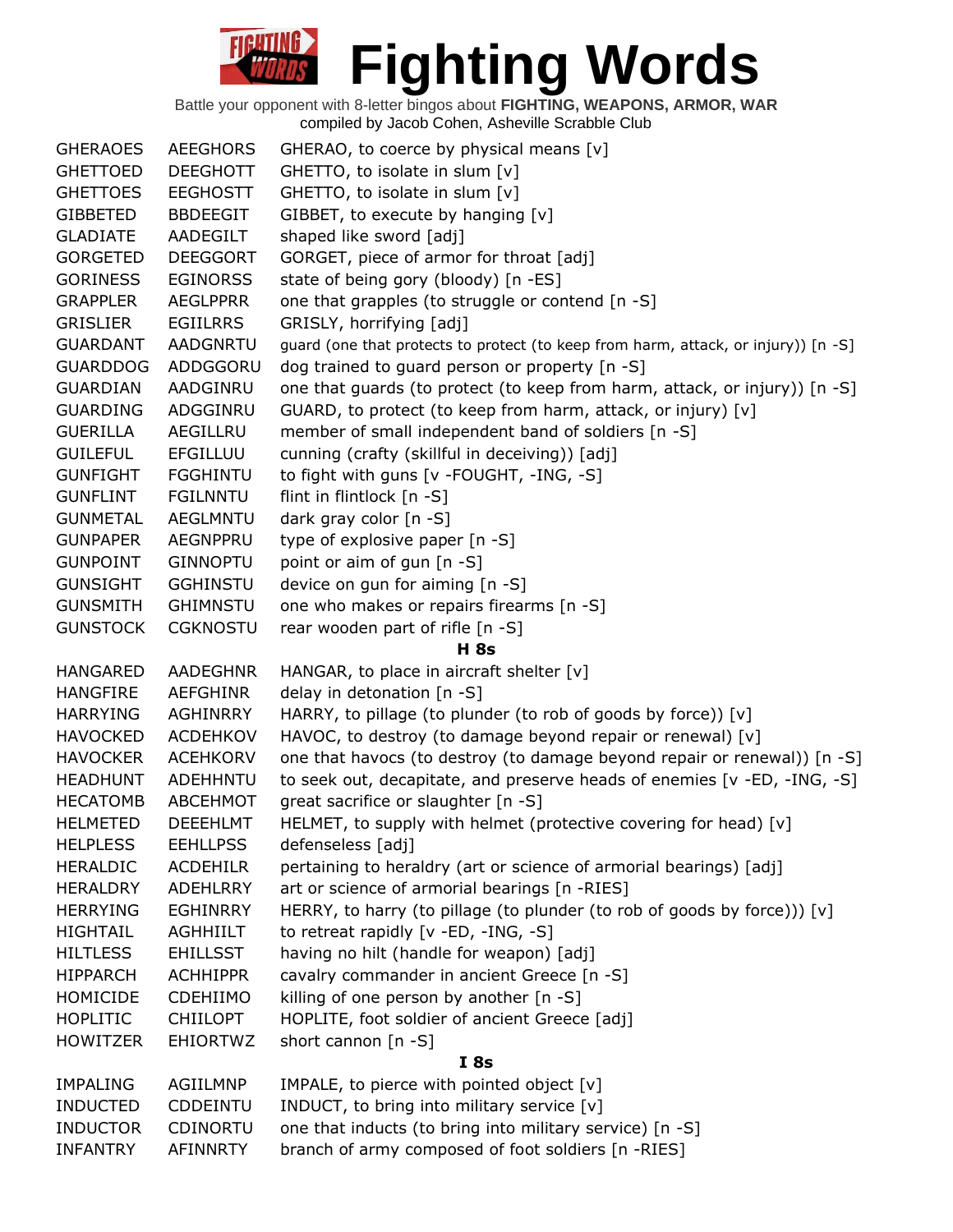| <b>INFERIOR</b> | <b>EFIINORR</b> | one of lesser rank [n -S]                                              |
|-----------------|-----------------|------------------------------------------------------------------------|
| <b>INSIGNIA</b> | <b>AGIIINNS</b> | emblem of authority or honor [n -S] / INSIGNE, insignia [n]            |
| <b>INTERNED</b> | <b>DEEINNRT</b> | INTERN, to confine during war [v]                                      |
| <b>INTERWAR</b> | <b>AEINRRTW</b> | happening between wars [adj]                                           |
| <b>INTIFADA</b> | <b>AADFIINT</b> | uprising of Palestinians against Israelis [n -S]                       |
| <b>INTRUDER</b> | DEINRRTU        | one that intrudes (to thrust or force oneself in) [n -S]               |
| <b>INVADING</b> | ADGIINNV        | INVADE, to enter for conquest or plunder [v]                           |
| <b>INVASION</b> | <b>AIINNOSV</b> | act of invading (to enter for conquest or plunder) [n -S]              |
| <b>INVASIVE</b> | AEIINSVV        | INVASION, act of invading (to enter for conquest or plunder) [adj]     |
| <b>IREFULLY</b> | EFILLRUY        | IREFUL, angry (feeling strong displeasure or hostility) [adv]          |
| <b>IRONCLAD</b> | <b>ACDILNOR</b> | armored warship [n -S]                                                 |
|                 |                 | J 8s                                                                   |
| <b>JANISARY</b> | AAIJNRSY        | janizary (Turkish soldier) [n -RIES]                                   |
| <b>JANIZARY</b> | AAIJNRYZ        | Turkish soldier [n -RIES]                                              |
| <b>JEHADIST</b> | <b>ADEHIJST</b> | jihadist (jihadi (Muslim who participates in jihad)) [n -S]            |
| <b>JETLINER</b> | EEIJLNRT        | type of aircraft (any machine or device capable of flying) [n -S]      |
| <b>JIHADIST</b> | <b>ADHIIJST</b> | jihadi (Muslim who participates in jihad) [n -S]                       |
| <b>JIUJITSU</b> | <b>IIJJSTUU</b> | jujitsu (Japanese art of self-defense) [n -S]                          |
| <b>JOUSTING</b> | <b>GIJNOSTU</b> | JOUST, to engage in personal combat [v]                                |
|                 |                 | <b>K8s</b>                                                             |
| KAMIKAZE        | AAEIKKMZ        | plane to be flown in suicide crash on target [n -S]                    |
| <b>KENDOIST</b> | <b>DEIKNOST</b> | one skilled in kendo [n -S]                                            |
| KIDNAPED        | ADDEIKNP        | KIDNAP, to take person by force and often for ransom [v]               |
| KIDNAPER        | ADEIKNPR        | one that kidnaps (to take person by force and often for ransom) [n -S] |
| KILLABLE        | ABEIKLLL        | KILL, to cause to die [adj]                                            |
| <b>KNIGHTED</b> | <b>DEGHIKNT</b> | KNIGHT, to make knight (medieval gentleman-soldier) of [v]             |
| <b>KNIGHTLY</b> | <b>GHIKLNTY</b> | of or befitting knight [adj -LIER, -LIEST]                             |
| <b>KNOCKOUT</b> | <b>CKKNOOTU</b> | blow that induces unconsciousness [n -S]                               |
| <b>KNOUTING</b> | <b>GIKNNOTU</b> | KNOUT, to flog with leather whip [v]                                   |
|                 |                 | <b>L</b> 8s                                                            |
| <b>LAMBASTE</b> | <b>AABELMST</b> | to beat severely [v -D, -TING, -S]                                     |
| LANGRAGE        | <b>AAEGGLNR</b> | shot formerly used in naval warfare [n -S]                             |
| <b>LASHLESS</b> | <b>AEHLLSSS</b> | lacking lash (whip) [adj]                                              |
| <b>LEADSMAN</b> | <b>AADELMNS</b> | seaman who measures depth of water [n -MEN]                            |
| <b>LOCKDOWN</b> | <b>CDKLNOOW</b> | confinement of prisoners to their cells [n -S]                         |
| <b>LOCKSTEP</b> | <b>CEKLOPST</b> | mode of marching in close file [n -S]                                  |
| <b>LOSINGLY</b> | <b>GILLNOSY</b> | in manner characterized by defeat [adv]                                |
| <b>LOSSLESS</b> | <b>ELLOSSSS</b> | done or being without loss [adj]                                       |
| <b>LUNGEING</b> | EGGILNNU        | LUNGE, to make forceful forward movement [v]                           |
|                 |                 | <b>M</b> 8s                                                            |
| <b>MAILLESS</b> | <b>AEILLMSS</b> | having no armor [adj]                                                  |
| <b>MANGONEL</b> | <b>AEGLMNNO</b> | medieval military device for hurling stones [n -S]                     |
| <b>MANPOWER</b> | <b>AEMNOPRW</b> | number of men available for service [n -S]                             |
| <b>MANTELET</b> | <b>AEELMNTT</b> | mobile screen used to protect soldiers [n -S]                          |
| MARAUDED        | AADDEMRU        | MARAUD, to rove in search of booty [v]                                 |
| MARAUDER        | AADEMRRU        | one that marauds (to rove in search of booty) [n -S]                   |
| <b>MARCHING</b> | <b>ACGHIMNR</b> | MARCH, to walk in formal military manner [v]                           |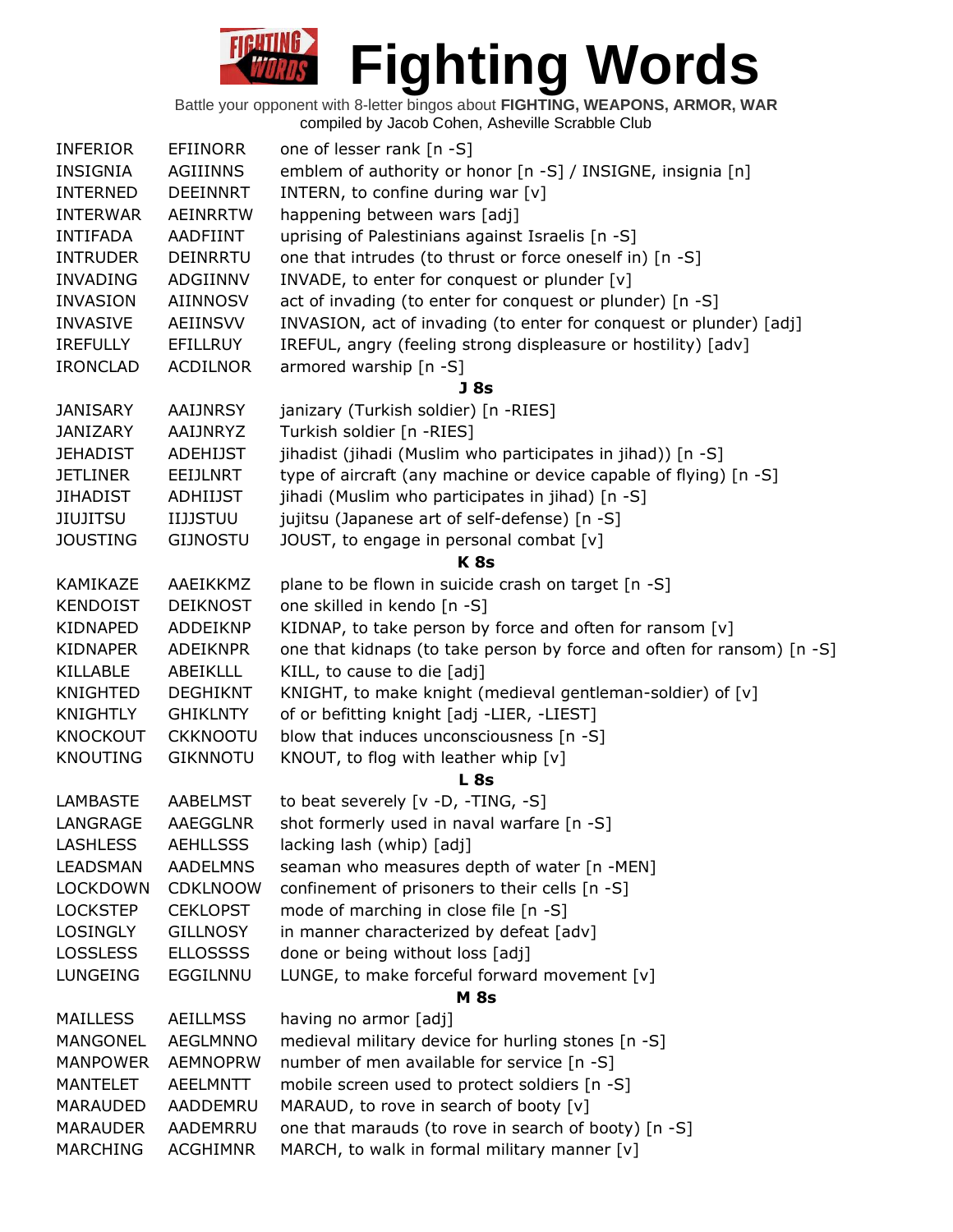| <b>MARGRAVE</b> | <b>AAEGMRRV</b> | military governor of medieval German border province [n -S]                  |
|-----------------|-----------------|------------------------------------------------------------------------------|
| <b>MARKSMAN</b> | <b>AAKMMNRS</b> | person skillful at hitting target [n -MEN]                                   |
| MASSACRE        | <b>AACEMRSS</b> | to kill indiscriminately [v -D, -RING, -S]                                   |
| MAXIMITE        | AEIIMMTX        | powerful explosive [n -S]                                                    |
| <b>MEDALING</b> | ADEGILMN        | MEDAL, to honor with medal (commemorative piece of metal) [v]                |
| MEDALLED        | ADDEELLM        | MEDAL, to honor with medal (commemorative piece of metal) [v]                |
| <b>MELINITE</b> | EEIILMNT        | powerful explosive [n -S]                                                    |
| <b>MERITING</b> | <b>EGIIMNRT</b> | MERIT, to earn (to gain or deserve for one's labor or service) [v]           |
| <b>MIGHTIER</b> | <b>EGHIIMRT</b> | MIGHTY, strong (having great strength) [adj]                                 |
| MIGHTILY        | <b>GHIILMTY</b> | MIGHTY, strong (having great strength) [adv]                                 |
| MILITANT        | <b>AIILMNTT</b> | person who is aggressively engaged in cause [n -S]                           |
| MILITARY        | <b>AIILMRTY</b> | armed forces [n -RIES]                                                       |
| <b>MILITATE</b> | AEIILMTT        | to have influence or effect [v -D, -TING, -S]                                |
| <b>MINACITY</b> | <b>ACIIMNTY</b> | state of being threatening [n -TIES]                                         |
| MINATORY        | <b>AIMNORTY</b> | threatening [adj]                                                            |
| MIQUELET        | EEILMQTU        | former Spanish or French soldier [n -S]                                      |
| MISAIMED        | <b>ADEIIMMS</b> | MISAIM, to aim badly [v]                                                     |
| <b>MISORDER</b> | <b>DEIMORRS</b> | to order (to give command or instruction to) incorrectly [v -ED, -ING, -S]   |
| <b>MISSILRY</b> | IILMRSSY        | science of designing and operating guided missiles [n -RIES]                 |
| <b>MOATLIKE</b> | AEIKLMOT        | suggestive of moat [adj]                                                     |
| <b>MOBILISE</b> | <b>BEIILMOS</b> | to mobilize (to put into movement) [v -D, -SING, -S]                         |
| <b>MOBILITY</b> | BIILMOTY        | ability to move [n -TIES]                                                    |
| MOBILIZE        | <b>BEIILMOZ</b> | to put into movement [v -D, -ZING, -S]                                       |
| <b>MONOFUEL</b> | EFLMNOOU        | type of rocket propellant [n -S]                                             |
| MUNIMENT        | EIMMNNTU        | means of defense [n -S]                                                      |
| <b>MUNITION</b> | IIMNNOTU        | to furnish with war materiel [v -ED, ING, -S]                                |
| <b>MURDERED</b> | <b>DDEEMRRU</b> | MURDER, to kill unlawfully with premeditated malice [v]                      |
| <b>MURDERER</b> | <b>DEEMRRRU</b> | one that murders (to kill unlawfully with premeditated malice) [n -S]        |
| <b>MUSCLING</b> | CGILMNSU        | MUSCLE, to proceed by force [v]                                              |
| <b>MUSKETRY</b> | <b>EKMRSTUY</b> | technique of firing small arms [n -RIES]                                     |
| <b>MUSTERED</b> | <b>DEEMRSTU</b> | MUSTER, to summon or assemble [v]                                            |
| <b>MUTILATE</b> | AEILMTTU        | to deprive of limb or other essential part [v -D, -TING, -S]                 |
| <b>MUTINEER</b> | EEIMNRTU        | to mutiny (to revolt against constituted authority) [v -ED, -ING, -S]        |
| MUTINIED        | DEIIMNTU        | MUTINY, to revolt against constituted authority [v]                          |
| <b>MUTINIES</b> | EIIMNSTU        | MUTINY, to revolt against constituted authority [v]                          |
| <b>MUTINING</b> | GIIMNNTU        | MUTINE, to mutiny (to revolt against constituted authority) [v]              |
| <b>MUTINOUS</b> | IMNOSTUU        | disposed to mutiny [adj]                                                     |
|                 |                 | <b>N</b> 8s                                                                  |
| <b>NAPALMED</b> | AADELMNP        | NAPALM, to assault with type of incendiary bomb [v]                          |
| <b>NAUMACHY</b> | <b>AACHMNUY</b> | mock sea battle [n -HIES]                                                    |
| NAZIFIED        | ADEFIINZ        | NAZIFY, to cause to be like nazi [v]                                         |
| NAZIFIES        | AEFIINSZ        | NAZIFY, to cause to be like nazi [v]                                         |
| <b>NECKLACE</b> | <b>ACCEEKLN</b> | to kill by placing tire around neck and setting it on fire [v -D, -CING, -S] |
| NONNAVAL        | <b>AALNNNOV</b> | not naval (pertaining to ships) [adj]                                        |
| NONRIVAL        | AILNNORV        | unimportant rival [n -S]                                                     |
| <b>NUMCHUCK</b> | <b>CCHKMNUU</b> | nunchaku (Japanese weapon) [n -S]                                            |
| NUNCHAKU        | <b>ACHKNNUU</b> | Japanese weapon [n -S]                                                       |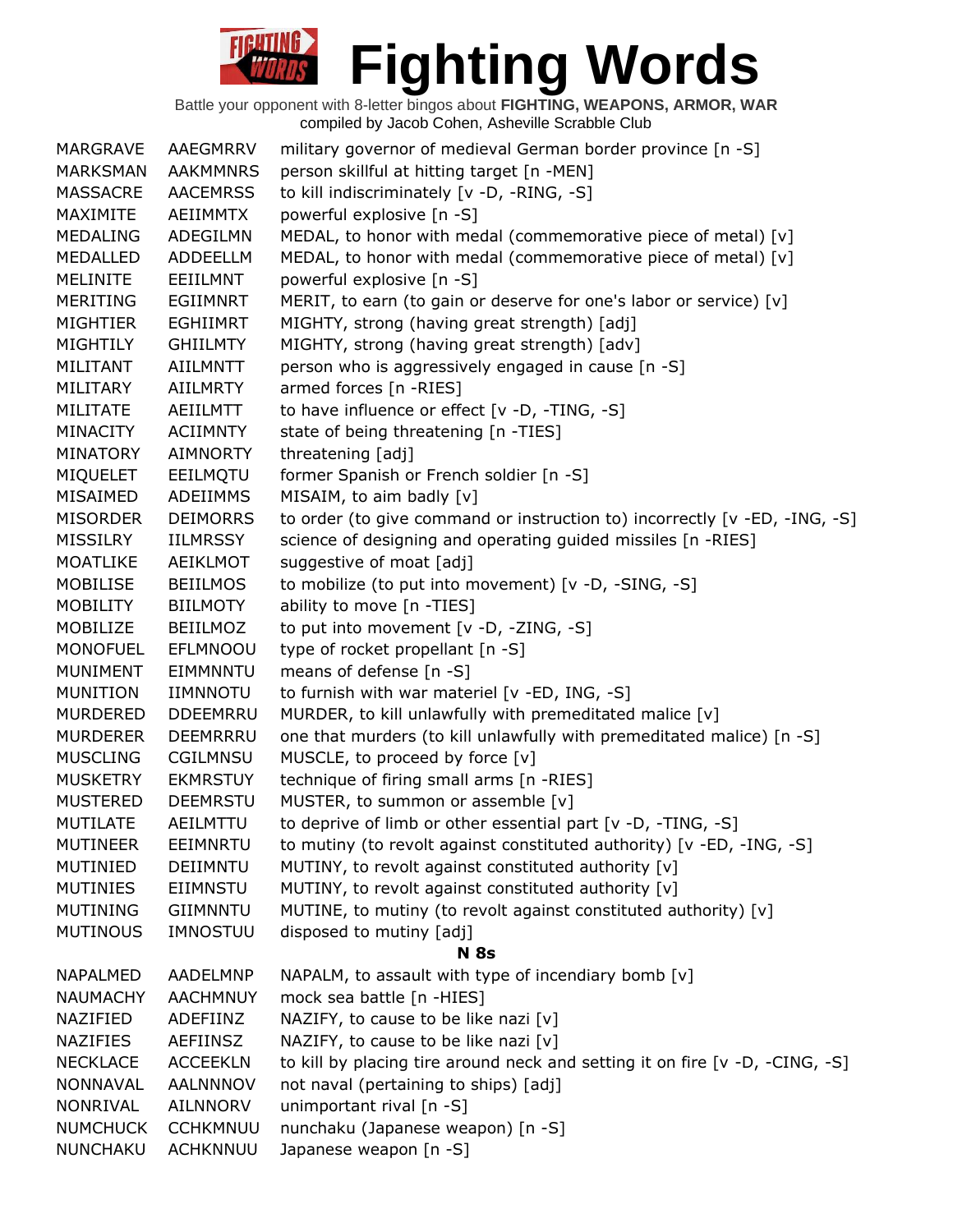Battle your opponent with 8-letter bingos about **FIGHTING, WEAPONS, ARMOR, WAR** compiled by Jacob Cohen, Asheville Scrabble Club

NUNCHUCK CCHKNNUU nunchaku (Japanese weapon) [n -S] **O 8s**  OBEYABLE ABBEELOY OBEY, to follow commands or guidance of [adj] OPPOSING GINOOPPS OPPOSE, to be in contention or conflict with  $[v]$ OPPUGNED DEGNOPPU OPPUGN, to assail with argument [v] OPPUGNER EGNOPPRU one that oppugns (to assail with argument) [n -S] ORDERING DEGINORR ORDER, to give command or instruction to [v] ORDNANCE ACDENNOR artillery; cannon [n -S] OUTBRAVE ABEORTUV to surpass in courage [v -D, -VING, -S] OUTBRAWL ABLORTUW to surpass in brawling [v -ED, -ING, -S] OUTBULLY BLLOTUUY to surpass in bullying [v -LIED, -ING, -LIES] OUTFENCE CEEFNOTU to surpass in fencing [v -D, -CING, -S] OUTFIGHT FGHIOTTU to defeat (to win victory over) [v -FOUGHT, -ING, -S] OUTFLANK AFKLNOTU to gain tactical advantage over [v -ED, -ING, -S] OUTMARCH ACHMORTU to surpass in marching [v -ED, -ING, -S] OUTPOWER EOOPRTUW TO SURPASS IN POWER [V -ED, -ING, -S] OUTPSYCH CHOPSTUY to defeat by psychological means [v -ED, -ING, -S] OUTPUNCH CHNOPTUU to surpass in punching [v -ED, -ING, -ES] OUTRANGE AEGNORTU to surpass in range [v -D, -GING, -S] OUTRIVAL AILORTUV to outdo in competition or rivalry [v -ED, -LLED, -ING, -LLING, -S] OUTSHOOT HOOOSTTU to shoot better than [v -SHOT, -ING, -S] OVERBEAR ABEEORRV to bring down by superior weight or force [v -BORE, -BORNE or -BORN, -ING, -S] OVERKILL EIKLLORV to destroy with more nuclear force than required [v -ED, -ING, -S] **P 8s** PACIFIED ACDEFIIP PACIFY, to make peaceful [v] PACIFIER ACEFIIPR one that pacifies (to make peaceful) [n -S] PACIFIES ACEFIIPS PACIFY, to make peaceful [v] PACIFISM ACFIIMPS opposition to war or violence [n -S] PACIFIST ACFIIPST advocate of pacifism [n -S] PALLADIA AAADILLP safeguards [n PALLADIA] PALLETTE AEELLPTT piece of armor protecting armpit [n -S] PARADROP AADOPPRR to deliver by parachute [v -PPED, -PPING, -S] PARAFOIL AAFILOPR fabric device that resembles parachute [n -S] PARLEYED ADEELPRY PARLEY, to discuss terms with enemy [v] PARLEYER AEELPRRY one that parleys (to discuss terms with enemy) [n -S] PARRYING AGINPRRY PARRY, to ward off blow [v] PAULDRON ADLNOPRU piece of armor for shoulder [n -S] PAYGRADE AADEGPRY grade of military personnel according to base pay scale [n -S] PEACENIK ACEEIKNP one who demonstrates against war [n -S] PELLETED DEEELLPT PELLET, to strike with pellets (small rounded masses) [v] PELTERED DEEELPRT PELTER, to pelt (to strike repeatedly with blows or missiles)  $[v]$ PENKNIFE EEFIKNNP small pocketknife [n -IVES] PENNONED DEENNNOP PENNON, pennant (long, narrow flag) [adj] PENONCEL CEELNNOP small pennon (pennant (long, narrow flag)) [n -S] PENTOMIC CEIMNOPT made up of five battle groups [adj] PERISHED DEEHIPRS PERISH, to die (to cease living) [v] PERISHES EEHIPRSS PERISH, to die (to cease living) [v]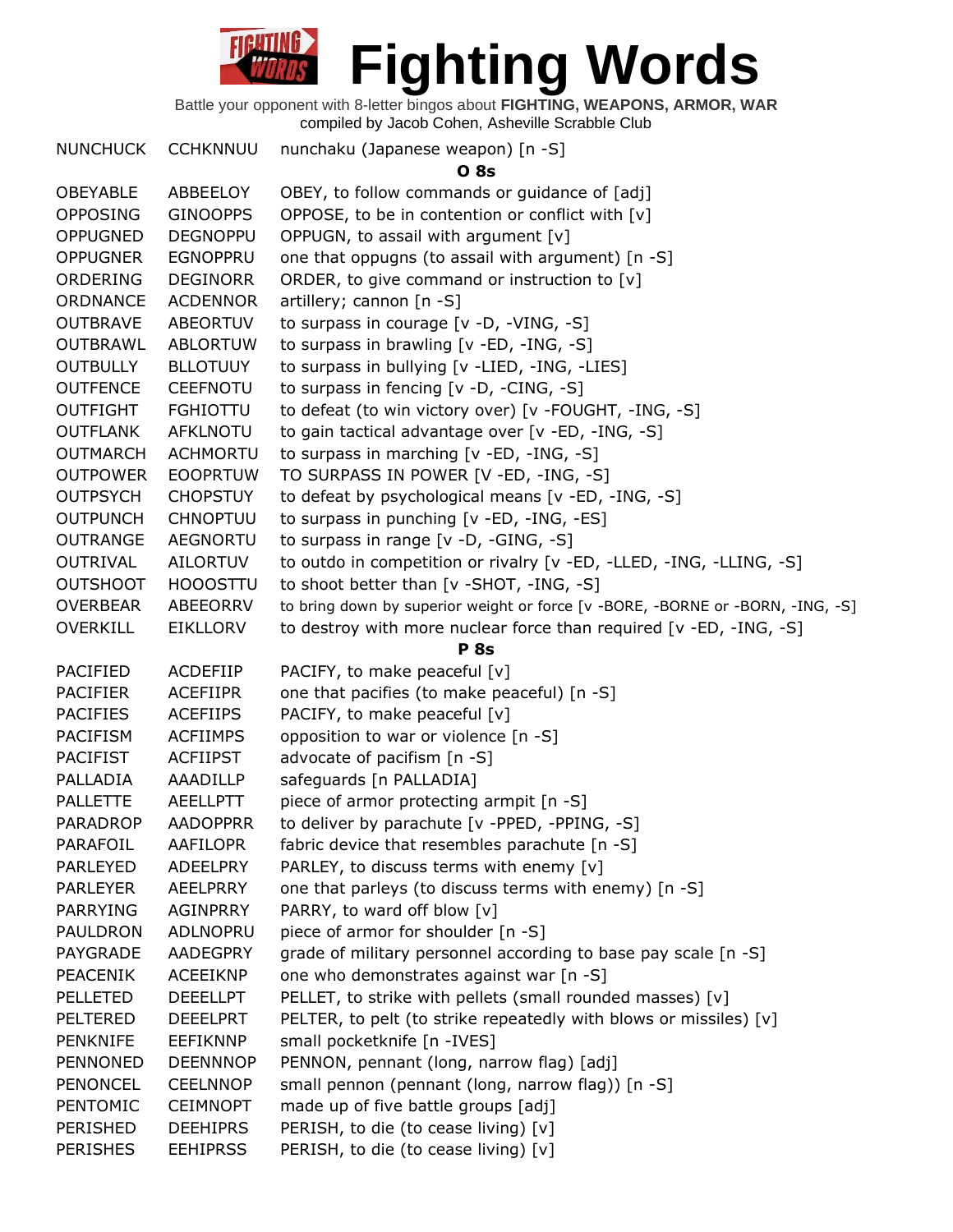| <b>PETRONEL</b> | <b>EELNOPRT</b> | portable firearm [n -S]                                            |
|-----------------|-----------------|--------------------------------------------------------------------|
| <b>PHOSGENE</b> | <b>EEGHNOPS</b> | poisonous gas (used in World War I) [n -S]                         |
| PILLAGER        | <b>AEGILLPR</b> | one that pillages (to plunder (to rob of goods by force)) [n -S]   |
| <b>PISTOLED</b> | <b>DEILOPST</b> | PISTOL, to shoot with small firearm [v]                            |
| PLINKING        | <b>GIIKLNNP</b> | PLINK, to shoot at random targets [v]                              |
| <b>POSTRIOT</b> | <b>IOOPRSTT</b> | following riot [adj]                                               |
| <b>POUNCING</b> | <b>CGINNOPU</b> | POUNCE, to make sudden assault or approach [v]                     |
| <b>POUNDING</b> | <b>DGINNOPU</b> | POUND, to strike heavily and repeatedly [v]                        |
| PREARMED        | <b>AEDEMPRR</b> | PREARM, to arm beforehand [v]                                      |
| <b>PREDATOR</b> | <b>ADEOPRRT</b> | one that plunders (to rob of goods by force) [n -S]                |
| PREFIGHT        | <b>EFGHIPRT</b> | preceding fight [adj]                                              |
| <b>PRESIDIO</b> | <b>DEIIOPRS</b> | Spanish fort [n -S]                                                |
| <b>PRISONER</b> | <b>EINOPRRS</b> | one that is imprisoned [n -S]                                      |
| <b>PROLONGE</b> | <b>EGLNOOPR</b> | rope used for pulling gun carriage [n -S]                          |
| <b>PUGILISM</b> | <b>GIILMPSU</b> | art or practice of fighting with fists [n -S]                      |
| <b>PUGILIST</b> | <b>GIILPSTU</b> | one who fights with his fists [n -S]                               |
| <b>PULLBACK</b> | <b>ABCKLLPU</b> | restraint or drawback [n -S]                                       |
| <b>PUNCHOUT</b> | <b>CHNOPTUU</b> | fist fight [n -S]                                                  |
| <b>PURSUING</b> | <b>GINPRSUU</b> | PURSUE, to follow in order to overtake or capture [v]              |
| <b>PUSHIEST</b> | <b>EHIPSSTU</b> | PUSHY, offensively aggressive [adj]                                |
| <b>PUTSCHES</b> | <b>CEHPSSTU</b> | PUTSCH, suddenly executed attempt to overthrow government [n]      |
|                 |                 | Q 8s                                                               |
| QUISLING        | GIILNQSU        | traitor who aids invaders of his country [n -S]                    |
|                 |                 | <b>R</b> 8s                                                        |
| <b>RAGINGLY</b> | <b>AGGILNRY</b> | in furious (extremely angry) manner [adv]                          |
| <b>RAMPAGER</b> | <b>AAEGMPRR</b> | one that rampages (to move about wildly or violently) [n -S]       |
| RAPIERED        | <b>ADEEIPRR</b> | RAPIER, long, slender sword [adj]                                  |
| RAPPAREE        | <b>AAEEPPRR</b> | plunderer (one that plunders (to rob of goods by force)) [n -S]    |
| <b>RASSLING</b> | <b>AGILNRSS</b> | RASSLE, to wrestle (to engage in type of hand-to-hand contest) [v] |
| <b>RAVAGING</b> | AAGGINRV        | RAVAGE, to destroy (to damage beyond repair or renewal) [v]        |
| RAVISHED        | ADEHIRSV        | RAVISH, to seize and carry off by force [v]                        |
| <b>RAVISHER</b> | <b>AEHIRRSV</b> | one that ravishes (to seize and carry off by force) [n -S]         |
| <b>RAVISHES</b> | <b>AEHIRSSV</b> | RAVISH, to seize and carry off by force [v]                        |
| <b>REARMING</b> | <b>AEGIMNRR</b> | REARM, ARM, to supply with weapons [v]                             |
| <b>REARWARD</b> | AADERRRW        | rearmost division of army [n -S]                                   |
| REASSAIL        | AAEILRSS        | ASSAIL, to attack (to set upon violently) [v -ED, -ING, -S]        |
| <b>REATTACK</b> | <b>AACEKRTT</b> | ATTACK, to set upon violently [v -ED, -ING, -S]                    |
| <b>REBELDOM</b> | <b>BDEELMOR</b> | area controlled by rebels [n -S]                                   |
| <b>RECCEING</b> | <b>CCEEGINR</b> | RECCE, to reconnoiter [v]                                          |
| <b>RECONNED</b> | <b>CDEENNOR</b> | RECON, to reconnoiter [v]                                          |
| <b>REDEFEAT</b> | ADEEEFRT        | to defeat again [v -ED, -ING, -S]                                  |
| <b>REDEPLOY</b> | <b>DEELOPRY</b> | DEPLOY, to position troops for battle [v -ED, -ING, -S]            |
| <b>REDOUBT</b>  | <b>BDEORTU</b>  | enclosed fortification [n -S]                                      |
| <b>REENLIST</b> | <b>EEILNRST</b> | ENLIST, to engage for military service [v -ED, -ING, -S]           |
| <b>REFIRING</b> | <b>EFGIINRR</b> | REFIRE, FIRE, to project by discharging from gun [v]               |
| <b>REGICIDE</b> | <b>CDEEGIIR</b> | killing of king [n -S]                                             |
| <b>REGIMENT</b> | <b>EEGIMNRT</b> | to form into military units [v -ED, -ING, -S]                      |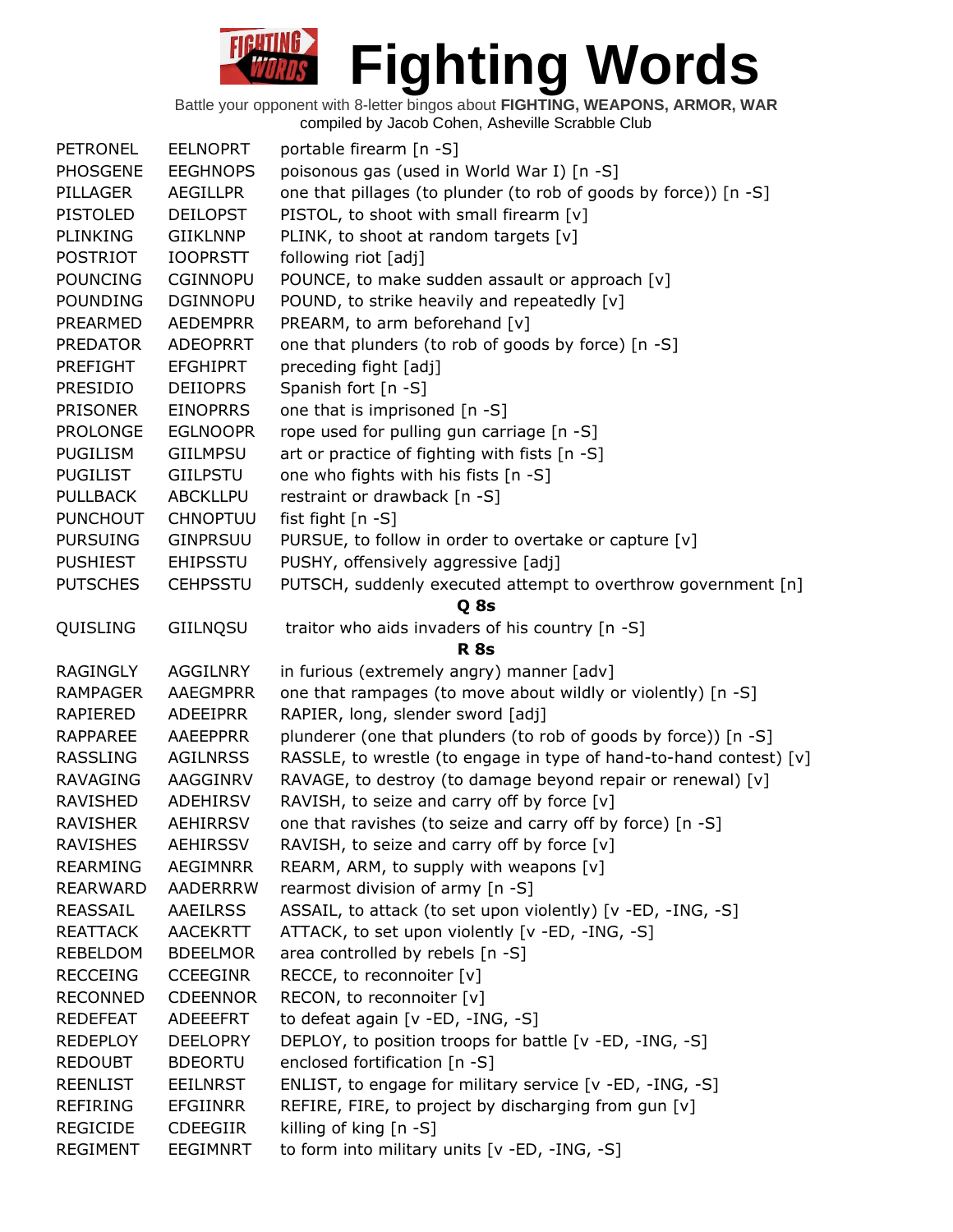| <b>REINCITE</b> | <b>CEEIINRT</b> | to incite again $[v -D, -TING, -S]$                                                        |
|-----------------|-----------------|--------------------------------------------------------------------------------------------|
| <b>REINDUCT</b> | CDEINRTU        | INDUCT, to bring into military service [v -ED, -ING, -S]                                   |
| <b>REINVADE</b> | ADEEINRV        | INVADE, to enter for conquest or plunder [v -D, -DING, -S]                                 |
| <b>RELEASER</b> | <b>AEEELRRS</b> | one that releases (to set free) [n -S]                                                     |
| <b>RELEASOR</b> | <b>AEELORRS</b> | releaser (one that releases (to set free)) [n -S]                                          |
| <b>REOCCUPY</b> | <b>CCEOPRUY</b> | to occupy again [v -PIED, -ING, -PIES]                                                     |
| <b>REOPPOSE</b> | <b>EEOOPPRS</b> | OPPOSE, to be in contention or conflict with [v -D, -SING, -S]                             |
| REPACIFY        | <b>ACEFIPRY</b> | to pacify again [v -FIED, -ING, -FIES]                                                     |
| <b>REPUGNED</b> | <b>DEEGNPRU</b> | REPUGN, to oppose (to be in contention or conflict with) [v]                               |
| <b>REPURSUE</b> | <b>EEPRRSUU</b> | PURSUE, to follow in order to overtake or capture [v -D, -SING, -S]                        |
| <b>REREWARD</b> | <b>ADEERRRW</b> | rearward (rearmost division of army) [n -S]                                                |
| <b>REVOLVER</b> | <b>EELORRVV</b> | type of handgun (small firearm (weapon from which shot is discharged by gunpowder)) [n -S] |
| <b>RIFLEMAN</b> | AEFILMNR        | soldier armed with rifle (type of firearm) [n -MEN]                                        |
| RINGWORK        | <b>GIKNORRW</b> | fortified circular trench around castle [n -S]                                             |
| <b>ROCKETED</b> | <b>CDEEKORT</b> | ROCKET, to convey by means of rocket (device propelled by reaction of escaping gases) [v]  |
| <b>ROCKETER</b> | <b>CEEKORRT</b> | one that designs or launches rockets [n -S]                                                |
| <b>ROCKETRY</b> | <b>CEKORRTY</b> | science of rockets [n -RIES]                                                               |
| RUINABLE        | ABEILNRU        | RUIN, to destroy (to damage beyond repair or renewal) [adj]                                |
|                 |                 | S8s                                                                                        |
| SABERING        | <b>ABEGINRS</b> | SABER, to strike with saber (type of sword) [v]                                            |
| <b>SABOTAGE</b> | AABEGOST        | to destroy maliciously [v -D, -GING, -S]                                                   |
| <b>SABOTEUR</b> | ABEORSTU        | one who sabotages [n -S]                                                                   |
| SAGITTAL        | AAGILSTT        | resembling arrow or arrowhead [adj]                                                        |
| <b>SAILORLY</b> | <b>AILLORSY</b> | SAILOR, member of ship's crew [adj]                                                        |
| SALVOING        | AGILNOSV        | SALVO, to discharge firearms simultaneously [v]                                            |
| <b>SAVAGELY</b> | AAEGLSVY        | SAVAGE, fierce (violently hostile or aggressive) [adv]                                     |
| SAVAGERY        | AAEGRSVY        | quality of being savage (fierce (violently hostile or aggressive)) [n -RIES]               |
| <b>SAVAGEST</b> | AAEGSSTV        | SAVAGE, fierce (violently hostile or aggressive) [adj]                                     |
| <b>SAVAGING</b> | AAGGINSV        | SAVAGE, to attack or treat brutally [v]                                                    |
| SAVAGISM        | AAGIMSSV        | savagery (quality of being savage (fierce (violently hostile or aggressive))) [n -S]       |
| <b>SCABBARD</b> | <b>AABBCDRS</b> | to put into sheath, as sword [v -ED, -ING, -S]                                             |
| <b>SCIMETAR</b> | <b>ACEIMRST</b> | scimitar (curved sword used by Arabs and Turks) [n -S]                                     |
| <b>SCIMITAR</b> | <b>ACIIMRST</b> | scimitar (curved sword used by Arabs and Turks) [n -S]                                     |
| <b>SCIMITER</b> | <b>CEIIMRST</b> | scimitar (curved sword used by Arabs and Turks) [n -S]                                     |
| <b>SCOURGED</b> | <b>CDEGORSU</b> | SCOURGE, to punish severely [v]                                                            |
| <b>SCOURGER</b> | <b>CEGORRSU</b> | one that scourges (to punish severely) [n -S]                                              |
| <b>SCOURGES</b> | <b>CEGORSSU</b> | SCOURGE, to punish severely [v]                                                            |
| <b>SCRAMJET</b> | <b>ACEJMRST</b> | type of aircraft engine [n -S]                                                             |
| <b>SCRAPPER</b> | <b>ACEPPRRS</b> | fighter (one that fights (to attempt to defeat adversary)) [n -S]                          |
| <b>SEACRAFT</b> | <b>AACEFRST</b> | skill in sea navigation [n -S]                                                             |
| <b>SEAFARER</b> | <b>AAEEFRRS</b> | sailor (member of ship's crew) [n -S]                                                      |
| <b>SEAMANLY</b> | <b>AAELMNSY</b> | SEAMAN, sailor (member of ship's crew) [adj]                                               |
| <b>SECEDING</b> | <b>CDEEGINS</b> | SECEDE, to withdraw formally from alliance or association [v]                              |
| <b>SERGEANT</b> | <b>AEEGNRST</b> | noncommissioned military officer [n -S]                                                    |
| <b>SERJEANT</b> | <b>AEEJNRST</b> | sergeant (noncommissioned military officer) [n -S]                                         |
| <b>SHACKOES</b> | <b>ACEHKOSS</b> | SHACKO, shako (type of military hat) [n]                                                   |
| <b>SHIPMATE</b> | <b>AEHIMPST</b> | fellow sailor [n -S]                                                                       |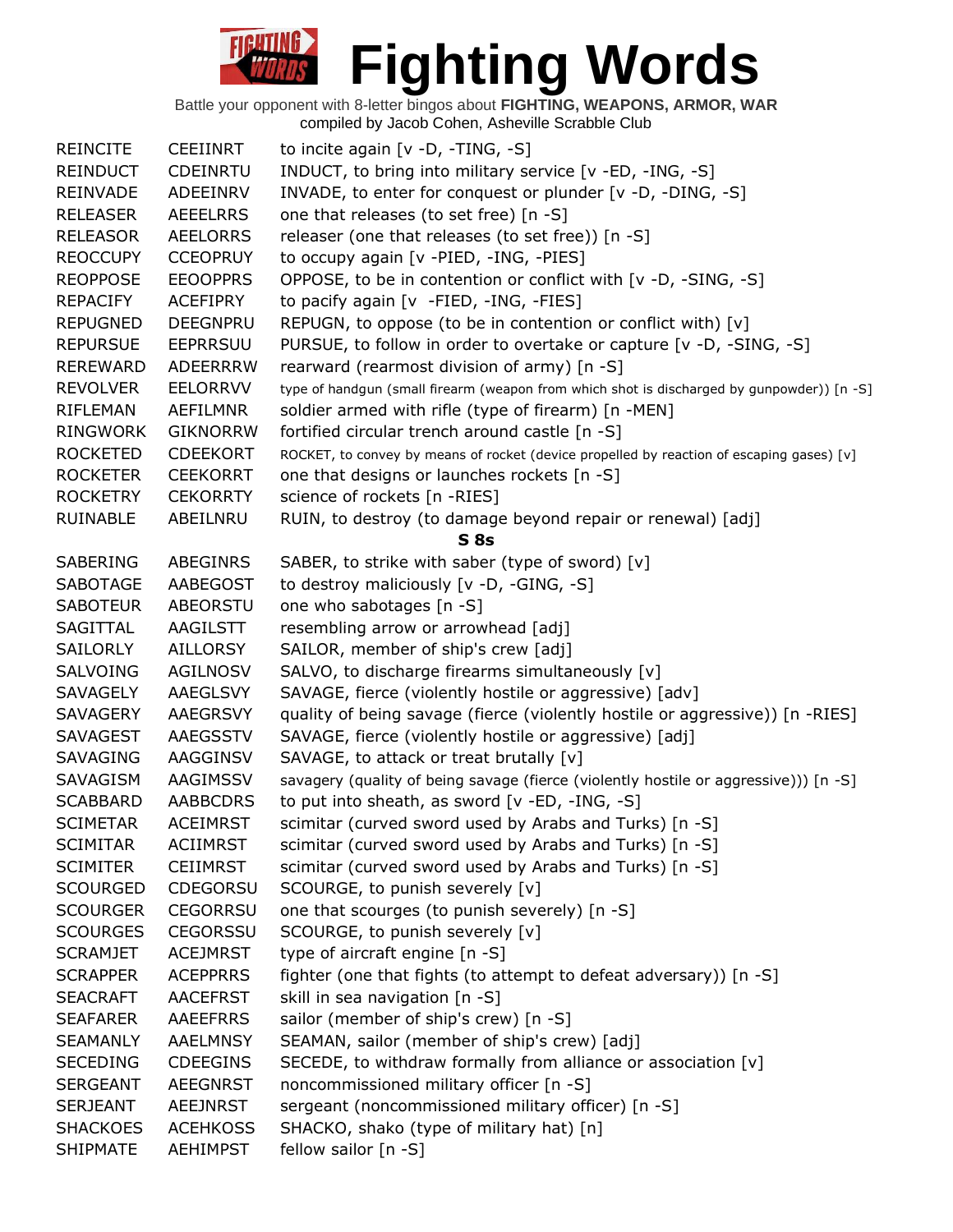| <b>SHIRTIER</b> | <b>EHIIRRST</b> | SHIRTY, angry (feeling strong displeasure or hostility) [adj]                                         |
|-----------------|-----------------|-------------------------------------------------------------------------------------------------------|
| <b>SHIRTILY</b> | <b>HIILRSTY</b> | SHIRTY, angry (feeling strong displeasure or hostility) [adv]                                         |
| SHOGUNAL        | AGHLNOSU        | SHOGUN, former military leader of Japan [adj]                                                         |
| <b>SHOOTING</b> | <b>GHINOOST</b> | act of one that shoots [n -S] / SHOOT, to hit, wound, or kill with missile discharged from weapon [v] |
| <b>SHOOTIST</b> | <b>HIOOSSTT</b> | one that is skilled at shooting [n -S]                                                                |
| <b>SHOOTOUT</b> | <b>HOOOSTTU</b> | battle fought with handguns or rifles [n -S]                                                          |
| <b>SHOTTING</b> | <b>GHINOSTT</b> | SHOT, to load with shot (small lead or steel pellets) [v]                                             |
| SHOWDOWN        | <b>DHNOOSWW</b> | event that forces conclusion of issue [n -S]                                                          |
| <b>SHRAPNEL</b> | <b>AEHLNPRS</b> | fragments from exploding bomb, mine, or shell [n -S]                                                  |
| <b>SKIRMISH</b> | <b>HIIKMRSS</b> | to engage in minor battle [v -ED, -ING, -ES]                                                          |
| <b>SKYWATCH</b> | <b>ACHKSTWY</b> | to observe sky for heavenly bodies or aircraft [v -ED, -ING, -ES]                                     |
| <b>SLAYABLE</b> | AABELLSY        | SLAY, to kill violently [adj]                                                                         |
| <b>SLINGING</b> | <b>GGIILNNS</b> | SLING, to throw with sudden motion [v]                                                                |
| <b>SLUGFEST</b> | <b>EFGLSSTU</b> | vigorous fight [n -S]                                                                                 |
| <b>SLUGGING</b> | <b>GGGILNSU</b> | SLUG, to strike heavily [v]                                                                           |
| SOLDIERY        | <b>DEILORSY</b> | military profession [n -RIES]                                                                         |
| <b>SOLLERET</b> | <b>EELLORST</b> | sabaton (piece of armor for foot) [n -S]                                                              |
| <b>SPEARGUN</b> | <b>AEGNPRSU</b> | gun that shoots spear [n -S]                                                                          |
| <b>SPEARING</b> | <b>AEGINPRS</b> | act of piercing with spear [n -S] / SPEAR, to pierce with spear (long, pointed weapon) [v]            |
| <b>SPEARMAN</b> | AAEMNPRS        | person armed with spear [n -MEN]                                                                      |
| <b>SPOLIATE</b> | AEILOPST        | to plunder (to rob of goods by force) [v -D, -TING, -S]                                               |
| <b>SPONTOON</b> | <b>NNOOOPST</b> | spear-like weapon [n -S]                                                                              |
| SQUADDIE        | ADDEIQSU        | military recruit [n -S]                                                                               |
| SQUADRON        | ADNOQRSU        | to arrange in squadrons (units of military organization) [ $v$ -ED, -ING, -S]                         |
| <b>STABBING</b> | ABBGINST        | act of piercing someone with pointed weapon [n -S] / STAB, to pierce with pointed weapon [v]          |
| <b>STALWART</b> | <b>AALRSTTW</b> | unwavering partisan [n -S]                                                                            |
| <b>STILETTO</b> | EILOSTTT        | to stab with stiletto (short dagger) [v -ED, -ING, -S or -ES]                                         |
| <b>STINKPOT</b> | <b>IKNOPSTT</b> | jar containing foul-smelling combustibles formerly used in warfare [n -S]                             |
| <b>STOBBING</b> | <b>BBGINOST</b> | STOB, to stab (to pierce with pointed weapon) [v]                                                     |
| <b>STOLPORT</b> | <b>LOOPRSTT</b> | airport for aircraft needing comparatively short runways [n -S]                                       |
| <b>STONKING</b> | <b>GIKNNOST</b> | STONK, to bombard with artillery fire [v]                                                             |
| <b>STRAFING</b> | <b>AFGINRST</b> | STRAFE, to attack with machine-gun fire from airplane [v]                                             |
| <b>STRATEGY</b> | <b>AEGRSTTY</b> | plan for obtaining specific goal [n -GIES]                                                            |
| <b>SUBDEPOT</b> | <b>BDEOPSTU</b> | military depot that operates under jurisdiction of another depot [n -S]                               |
| <b>SUPERIOR</b> | <b>EIOPRRSU</b> | one of higher rank, quality, or authority than another [n -S]                                         |
| SWARMING        | <b>AGIMNRSW</b> | surrounding of victim by group of attackers [n -S]                                                    |
| SWORDMAN        | <b>ADMNORSW</b> | one skilled in use of sword [n -MEN]                                                                  |
|                 |                 | T <sub>8s</sub>                                                                                       |
| <b>TACTICAL</b> | <b>AACCILTT</b> | TACTIC, maneuver for gaining objective [adj]                                                          |
| <b>TAILHOOK</b> | <b>AHIKLOOT</b> | hook lowered from tail of aircraft to engage braking cable [n -S]                                     |
| <b>TANKSHIP</b> | <b>AHIKNPST</b> | tanker (ship designed to transport liquids) [n -S]                                                    |
| <b>TENAILLE</b> | <b>AEEILLNT</b> | outer defense [n -S]                                                                                  |
| <b>THONGING</b> | <b>GGHINNOT</b> | THONG, to flog with whip [v]                                                                          |
| <b>TILTYARD</b> | <b>ADILRTTY</b> | area for jousting contests [n -S]                                                                     |
| <b>TIPSTOCK</b> | <b>CIKOPSTT</b> | part of gun [n -S]                                                                                    |
| <b>TOREADOR</b> | <b>ADEOORRT</b> | bullfighter [n -S]                                                                                    |
| <b>TORTURER</b> | <b>EORRRTTU</b> | one that tortures (to subject to severe physical pain) [n -S]                                         |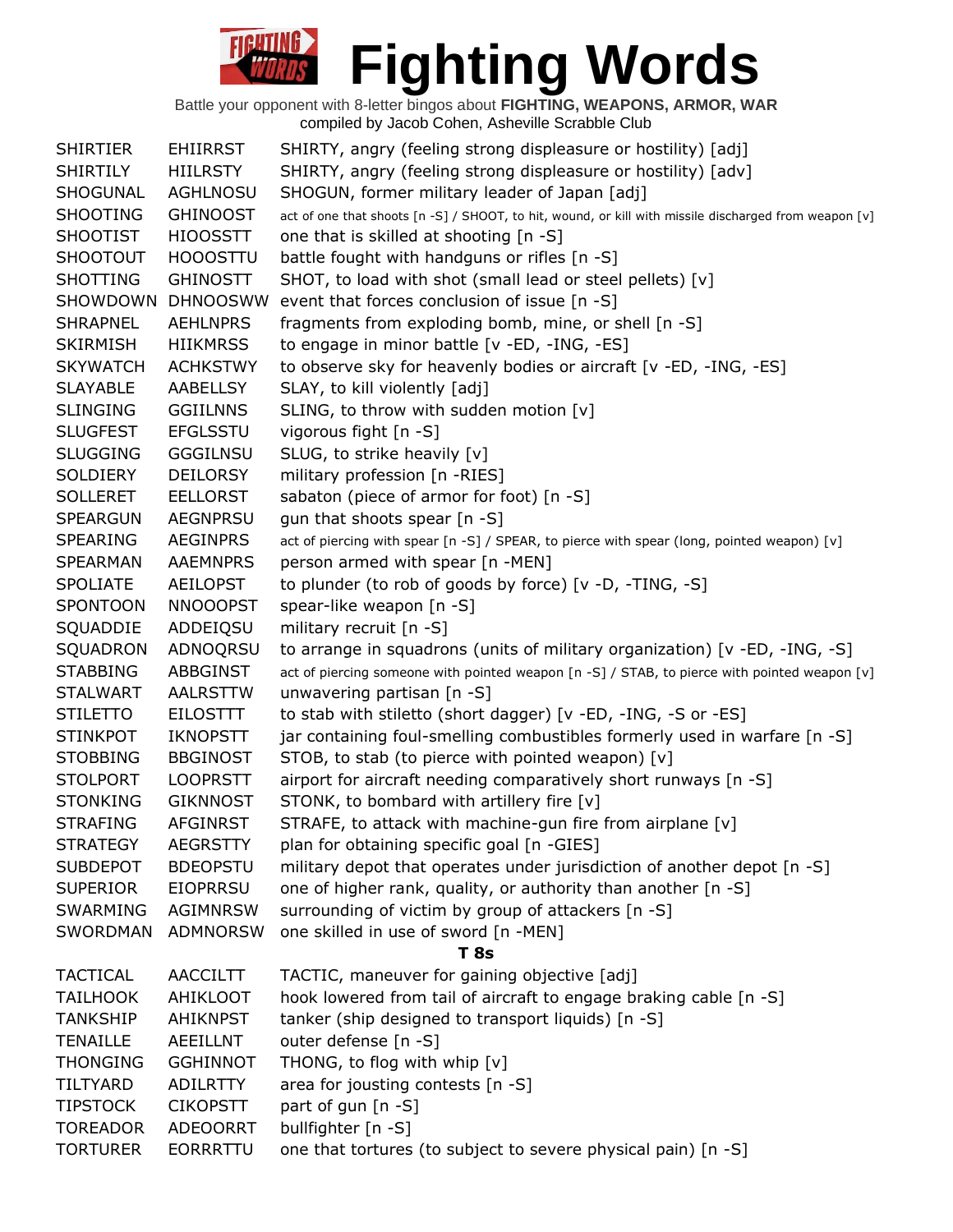

| <b>WRESTLER</b> | <b>EELRRSTW</b> | one that wrestles (to engage in type of hand-to-hand contest) [n -S]<br>$X$ 8s                                  |
|-----------------|-----------------|-----------------------------------------------------------------------------------------------------------------|
| WRESTING        | <b>EGINRSTW</b> | WREST, to take away by force $[v]$                                                                              |
| WOUNDING        | <b>DGINNOUW</b> | WOUND, to inflict injury upon [v]                                                                               |
| WIDEBODY        | <b>BDDEIOWY</b> | jet aircraft having wide fuselage [n -DIES]                                                                     |
| WHIZBANG        | ABGHINWZZ       | type of explosive shell [n -S]                                                                                  |
|                 |                 | material used to whip [n -S] / WHIP, to strike with whip (instrument for administering corporal punishment) [v] |
| WHIPPING        | <b>GHIINPPW</b> | WHIPPY, pertaining to or resembling whip [adj]                                                                  |
| <b>WHIPPIER</b> | <b>EHIIPPRW</b> |                                                                                                                 |
| WHIPLIKE        | <b>EHIIKLPW</b> | resembling whip [adj]                                                                                           |
| <b>WHIPLESS</b> | <b>EHILPSSW</b> | lacking whip [adj]                                                                                              |
| WHIPLASH        | AHHILPSW        | to strike with lash of whip [v -ED, -ING, -ES]                                                                  |
| WHANGING        | AGGHINNW        | WHANG, to beat with whip [v]                                                                                    |
| <b>WEAPONRY</b> | <b>AENOPRWY</b> | aggregate of weapons [n -RIES]                                                                                  |
| <b>WEAPONED</b> | <b>ADEENOPW</b> | WEAPON, to supply with weapon (instrument used in combat) [v]                                                   |
| <b>WAYLAYER</b> | <b>AAELRWYY</b> | one that waylays (to ambush (to attack from concealed place)) [n -S]                                            |
| <b>WARSTLER</b> | <b>AELRRSTW</b> | wrestler (one that wrestles (to engage in type of hand-to-hand contest)) [n -S]                                 |
| WARSLING        | AGILNRSW        | WARSLE, to wrestle (to engage in type of hand-to-hand contest) [v]                                              |
| <b>WARPOWER</b> | <b>AEOPRRWW</b> | power to make war [n -S]                                                                                        |
| <b>WARPLANE</b> | <b>AAELNPRW</b> | airplane armed for combat [n -S]                                                                                |
| WARPAINT        | AAINPRTW        | paint used to decorate face and body before battle [n -S]                                                       |
| <b>WARMAKER</b> | AAEKMRRW        | one that wars (to engage in war (state of open, armed conflict)) [n -S]                                         |
| WARINESS        | <b>AEINRSSW</b> | state of being wary (watchful (closely observant or alert)) [n -ES]                                             |
| <b>WARHEADS</b> | <b>AADEHRSW</b> | WARHEAD, front part of missile containing explosive [n]                                                         |
| <b>WARGAMER</b> | AAEGMRRW        | one that wargames (to engage in simulated military conflicts) [n -S]                                            |
| <b>WARDROOM</b> | ADMOORRW        | dining area for officers on warship [n -S]                                                                      |
| WARCRAFT        | <b>AACFRRTW</b> | art of war $[n -S]$                                                                                             |
|                 |                 | <b>W 8s</b>                                                                                                     |
| <b>VESICANT</b> | <b>ACEINSTV</b> | chemical warfare agent that induces blistering [n -S]                                                           |
| VATICIDE        | <b>ACDEIITV</b> | killing of prophet [n -S]                                                                                       |
| VANQUISH        | AHINQSUV        | to defeat in battle [v -ED, -ING, -ES]                                                                          |
| <b>VANDALIC</b> | AACDILNV        | VANDAL, one who willfully destroys or defaces property [adj]                                                    |
| <b>VAMPLATE</b> | <b>AAELMPTV</b> | circular metal plate on spear or lance for protecting hand [n -S]                                               |
| VAMBRACE        | <b>AABCEMRV</b> | piece of armor for forearm [n -S]                                                                               |
|                 |                 | V 8s                                                                                                            |
| <b>UPPERCUT</b> | <b>CEPPRTUU</b> | to strike upward blow [v UPPERCUT, -TTING, -S]                                                                  |
| <b>UNHELMED</b> | DEEHLMNU        | UNHELM, to remove helmet of [v]                                                                                 |
| <b>UNFOUGHT</b> | <b>FGHNOTUU</b> | FOUGHT, FIGHT, to attempt to defeat adversary [adj]                                                             |
| <b>UNARMING</b> | AGIMNNRU        | UNARM, to disarm (to deprive of weapons) [v]                                                                    |
| UNALLIED        | ADEILLNU        | not allied (to unite in formal relationship) [adj]                                                              |
|                 |                 | <b>U</b> 8s                                                                                                     |
| <b>TROUNCER</b> | <b>CENORRTU</b> | one that trounces (to beat severely) [n -S]                                                                     |
| <b>TROOPING</b> | <b>GINOOPRT</b> | TROOP, to move or gather in crowds [v]                                                                          |
| TRIPLANE        | <b>AEILNPRT</b> | type of airplane (winged aircraft propelled by jet engines or propellers) [n -S]                                |
| <b>TRENCHES</b> | <b>CEEHNRST</b> | TRENCH, to dig long, narrow excavation in ground [v]                                                            |
| <b>TRENCHED</b> | <b>CDEEHNRT</b> | TRENCH, to dig long, narrow excavation in ground [v]                                                            |
| <b>TREATIES</b> | <b>AEEIRSTT</b> | TREATY, formal agreement between two or more nations [n]                                                        |

**Y 8s**